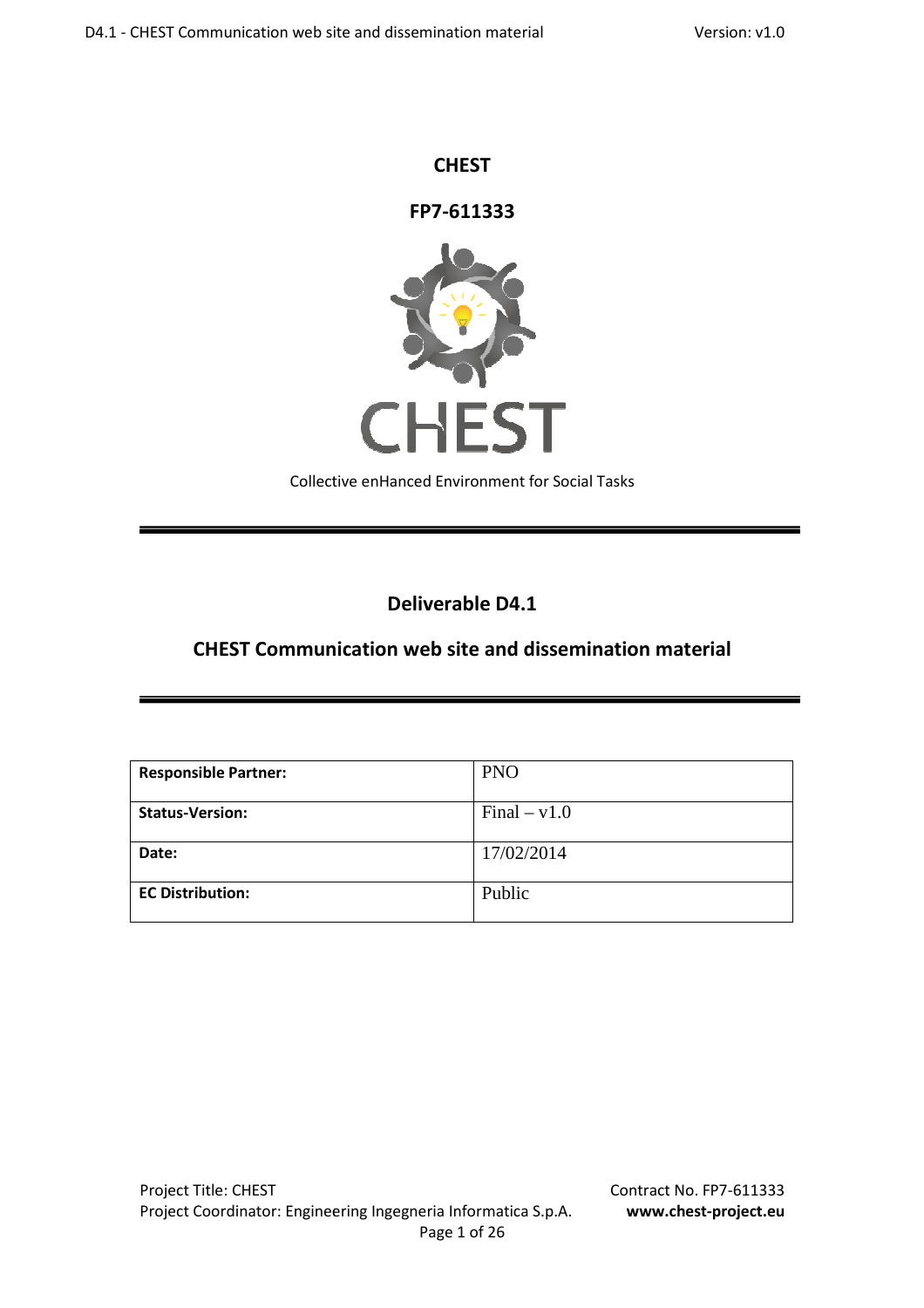| Project Number:       | FP7-611333   |
|-----------------------|--------------|
| <b>Project Title:</b> | <b>CHEST</b> |

| Title of Deliverable:       | CHEST Communication web site and dissemination<br>material |
|-----------------------------|------------------------------------------------------------|
| Date of Delivery to the EC: | 31/12/2013                                                 |

| Workpackage responsible for the | WP4<br>-Dissemination<br>and<br><b>CHEST</b><br>community |  |  |  |
|---------------------------------|-----------------------------------------------------------|--|--|--|
| Deliverable:                    | management                                                |  |  |  |
| Editor(s):                      | <b>PNO Consultants Limited</b>                            |  |  |  |
| Contributor(s):                 | Engineering Ingegneria Informatica S.p.A.                 |  |  |  |
| Reviewer(s):                    | <b>All Partners</b>                                       |  |  |  |
| <b>Approved by:</b>             | <b>Project Coordinator</b>                                |  |  |  |

| Abstract: | This document presents the communication web site         |
|-----------|-----------------------------------------------------------|
|           | and other dissemination material produced to publicise    |
|           | the project and its objectives widely across Europe and   |
|           | to ensure that the different target groups can access     |
|           | information about the project and are made aware of       |
|           | the opportunity to submit their ideas. In particular, the |
|           | web site sections and its main features are described     |
|           | and the graphic material is presented.                    |
|           |                                                           |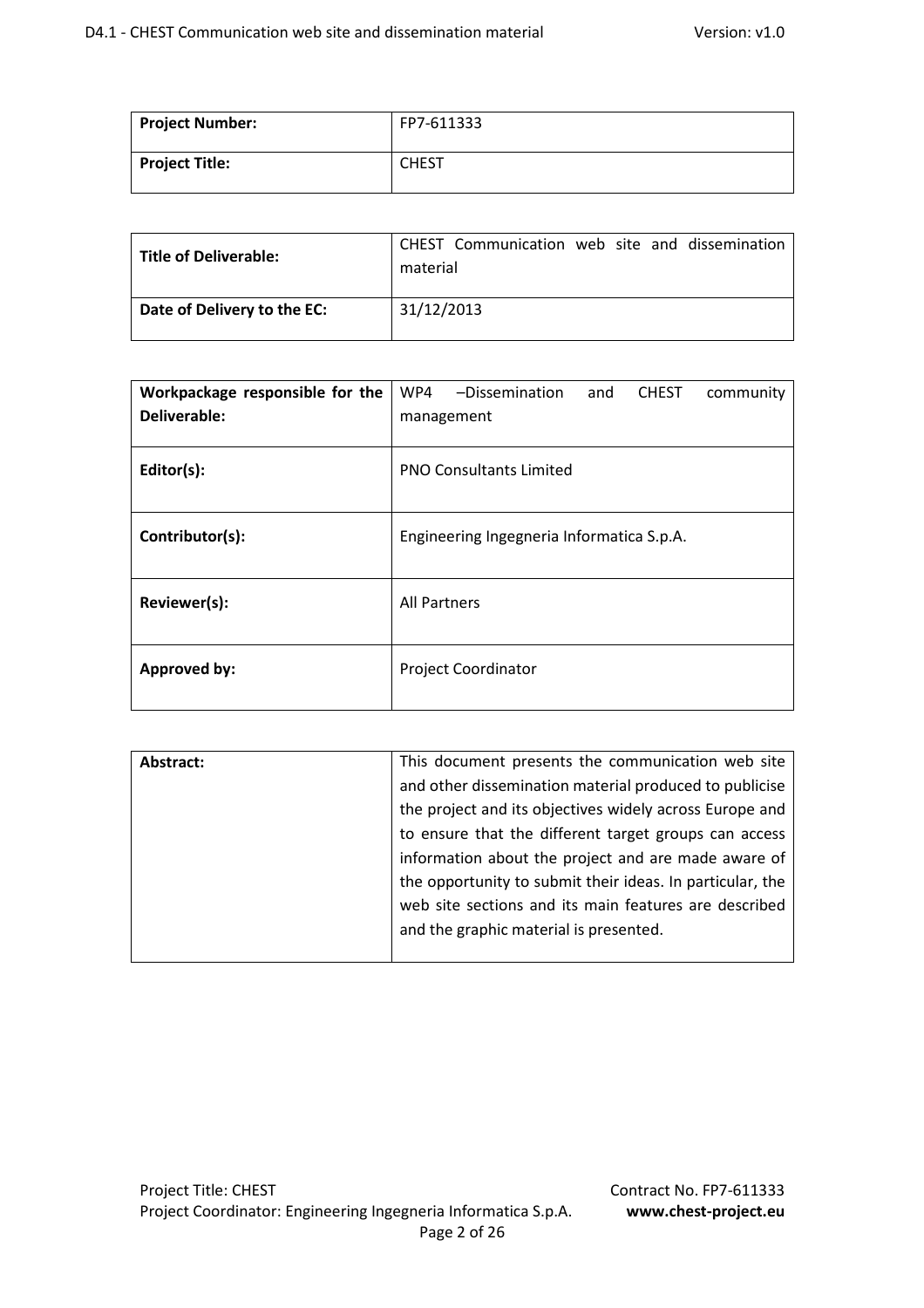# *Document Description*

## **Document Revision History**

| Version | Date                      | <b>Modifications Introduced</b> |             |  |
|---------|---------------------------|---------------------------------|-------------|--|
|         |                           | <b>Modification Reason</b>      | Modified by |  |
| 0.1     | $15^{th}$ Jan 2014        | Table of contents               | <b>ENG</b>  |  |
| 0.2     | 12 <sup>th</sup> Feb 2014 | Final version                   | <b>PNO</b>  |  |
| 1.0     | 17 <sup>th</sup> Feb 2014 | <b>Quality Review</b>           | <b>ENG</b>  |  |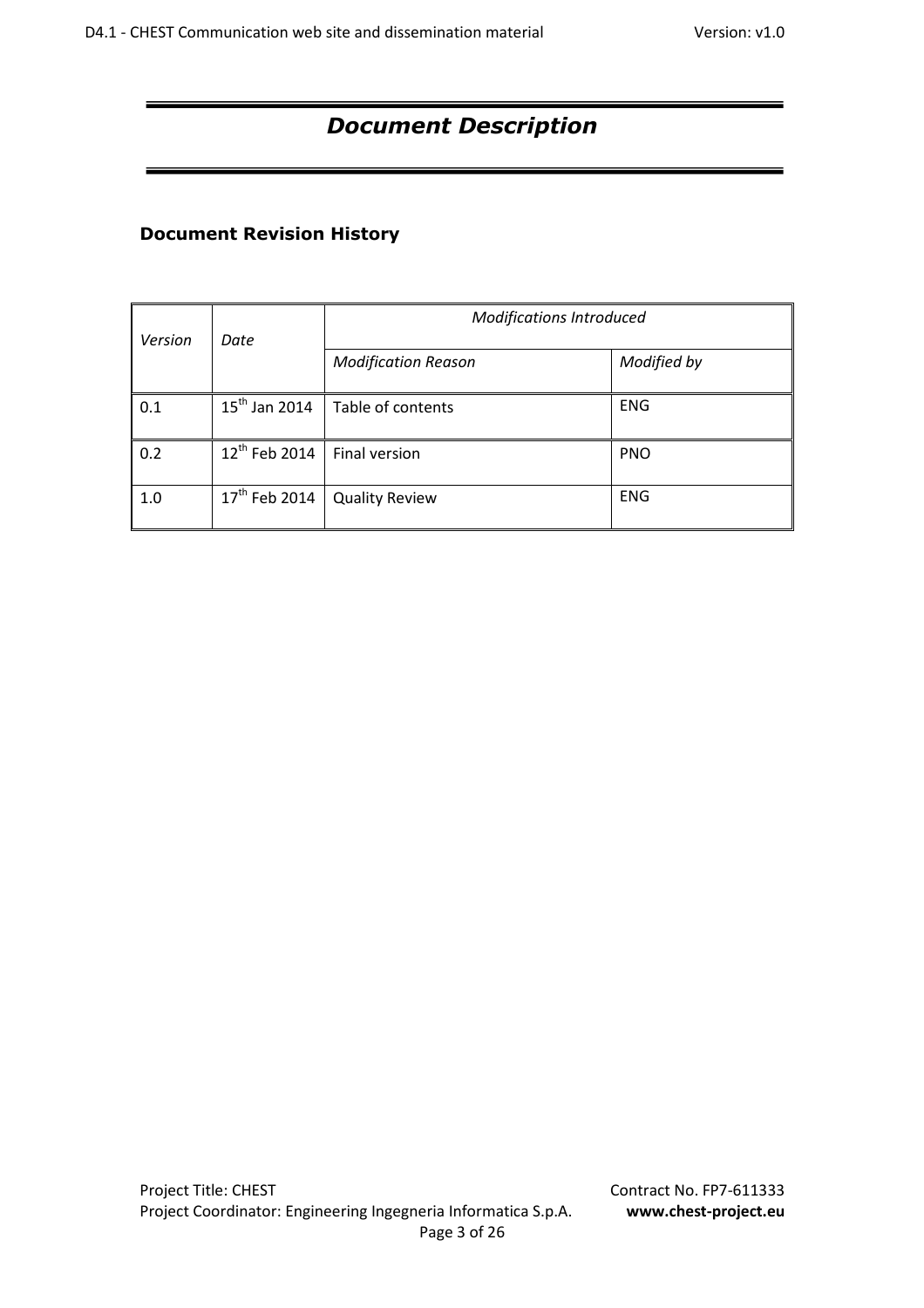# **Table of Contents**

| 1 |                  |                                                                                                                                                                                                         |
|---|------------------|---------------------------------------------------------------------------------------------------------------------------------------------------------------------------------------------------------|
|   | 1.1              |                                                                                                                                                                                                         |
|   | 1.2 <sub>1</sub> |                                                                                                                                                                                                         |
|   | 1.2.1            |                                                                                                                                                                                                         |
|   | 1.2.2            |                                                                                                                                                                                                         |
|   | 1.2.3            |                                                                                                                                                                                                         |
|   | 1.2.4            |                                                                                                                                                                                                         |
|   | 1.2.5            |                                                                                                                                                                                                         |
|   |                  | The private consortium area, used for document storage, diary coordination and other project                                                                                                            |
|   |                  |                                                                                                                                                                                                         |
|   |                  | This links to the authentication portal requiring a registered users email address and password to                                                                                                      |
|   |                  |                                                                                                                                                                                                         |
|   |                  | Further information on the Private Consortium Area is detailed in the report "D1.2 Management                                                                                                           |
|   |                  |                                                                                                                                                                                                         |
|   |                  |                                                                                                                                                                                                         |
|   |                  | The Calls for Proposals section of the website can be accessed through menu links if the header                                                                                                         |
|   |                  | and footer menu bars, and also through the project overview section. An example link is                                                                                                                 |
|   |                  |                                                                                                                                                                                                         |
|   | 1.2.7            |                                                                                                                                                                                                         |
|   |                  | Such is the importance of CHEST project website visitors actually visiting the Competition                                                                                                              |
|   |                  | Platform, the icon to access this platform is highlighted in red in the top menu bar on every page                                                                                                      |
|   |                  |                                                                                                                                                                                                         |
|   |                  | The workings and detail of the competition platform are reported in another deliverable                                                                                                                 |
|   |                  |                                                                                                                                                                                                         |
|   | 1.3              |                                                                                                                                                                                                         |
|   |                  | Other notable features of the website are an email contact link, included in both the header and                                                                                                        |
|   |                  | footer menus. This opens a contact form, requesting name, email address, subject and message.<br>On hitting the "send" icon this is sent to a project address (info@chest-project.eu) which             |
|   |                  | can be accessed by each of the project partners using the CHEST webmail account                                                                                                                         |
|   |                  | (http://webmail.chest-project.eu/). This is checked at least every 2 days by PNO, and is                                                                                                                |
|   |                  | also checked by the other partners. Responses are made with 48 hours 17                                                                                                                                 |
|   |                  |                                                                                                                                                                                                         |
|   |                  | The website also has search functionality. Entered a word or phrase in the search box at the right<br>of the header menu bar brings up results from with the site in a list, which can be clicked on to |
|   |                  | open at the relevant item. For examples, entering "Idea" in the search bar brings up the                                                                                                                |
|   |                  |                                                                                                                                                                                                         |
|   | 1.4              |                                                                                                                                                                                                         |
|   |                  |                                                                                                                                                                                                         |
|   |                  | Search Engine Optimizations are performed automatically by a plugin called Wordpress SEO                                                                                                                |
|   |                  | which avoids the need for constant activity to ensure a high SEO ranking 19                                                                                                                             |
|   |                  |                                                                                                                                                                                                         |
|   |                  | Google analytics are running of the website to provide visitor numbers data and other relevant                                                                                                          |
|   |                  |                                                                                                                                                                                                         |
|   |                  |                                                                                                                                                                                                         |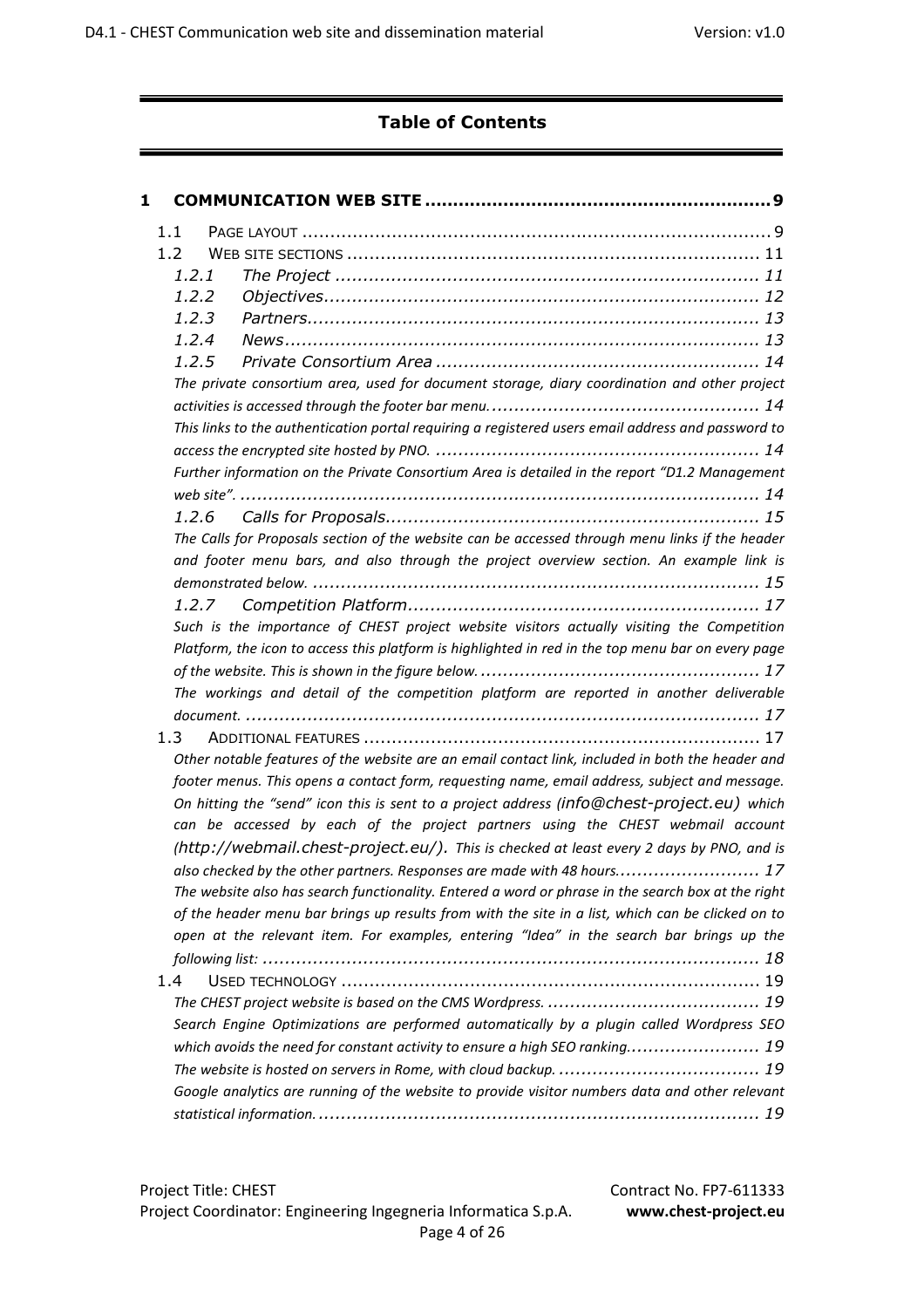| $\mathbf{2}$ |     |                                                                                                 | 20 |
|--------------|-----|-------------------------------------------------------------------------------------------------|----|
|              |     | As part of the project a logo and other dissemination material has been developed. Although     |    |
|              |     | PNO are leading this activity, input is requested from all partners before any material is made |    |
|              |     |                                                                                                 |    |
|              |     |                                                                                                 |    |
|              | 1.  |                                                                                                 |    |
|              | 2.  |                                                                                                 |    |
|              | 3.  |                                                                                                 |    |
|              | 4.  |                                                                                                 |    |
|              | .5. |                                                                                                 |    |
|              | 6.  |                                                                                                 |    |
|              | 2.1 |                                                                                                 |    |
|              | 2.2 |                                                                                                 |    |
|              | 2.3 |                                                                                                 |    |
|              | 2.4 |                                                                                                 |    |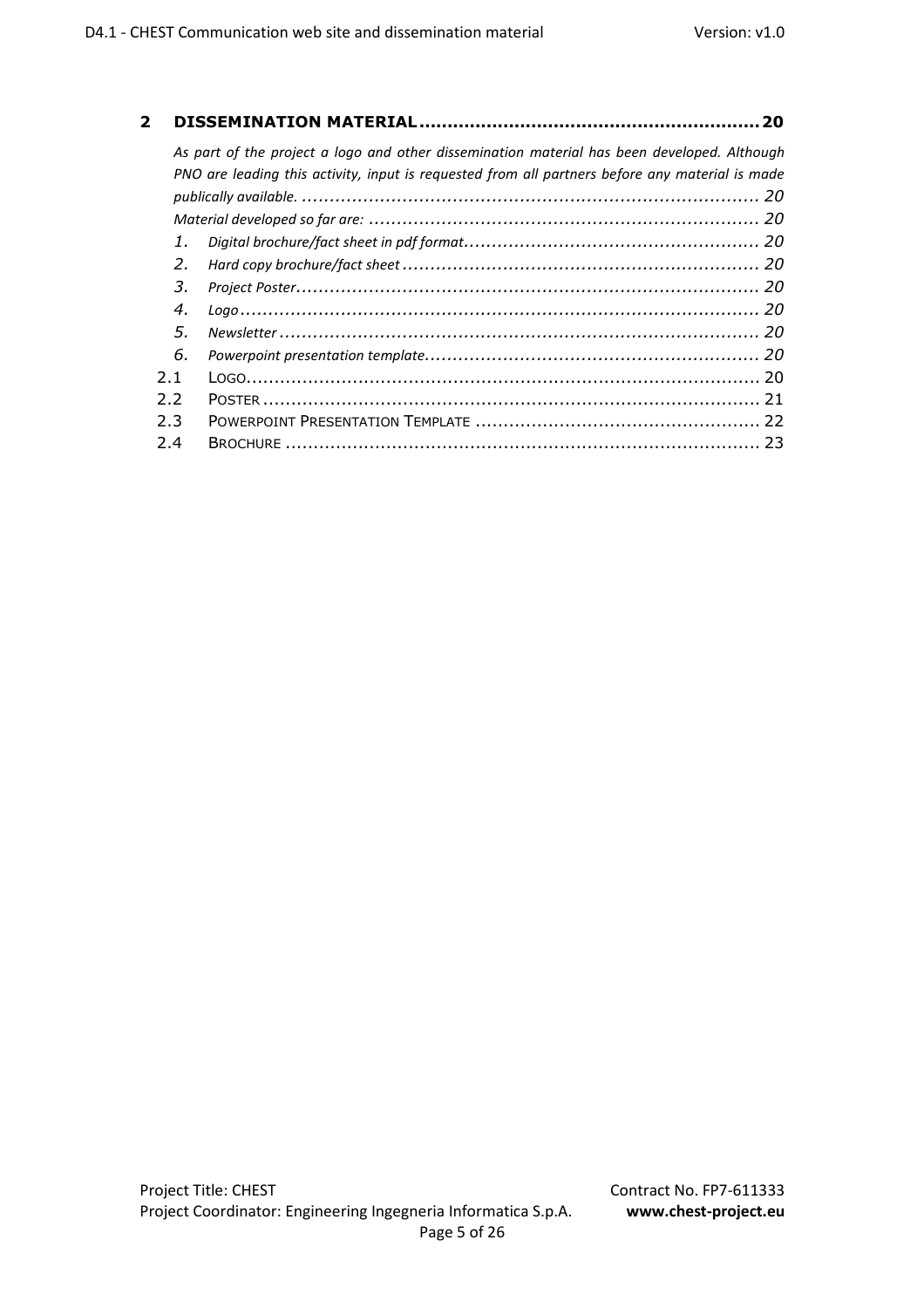## **List of Tables**

#### **NOT APPLICABLE IN THIS DOCUMENT**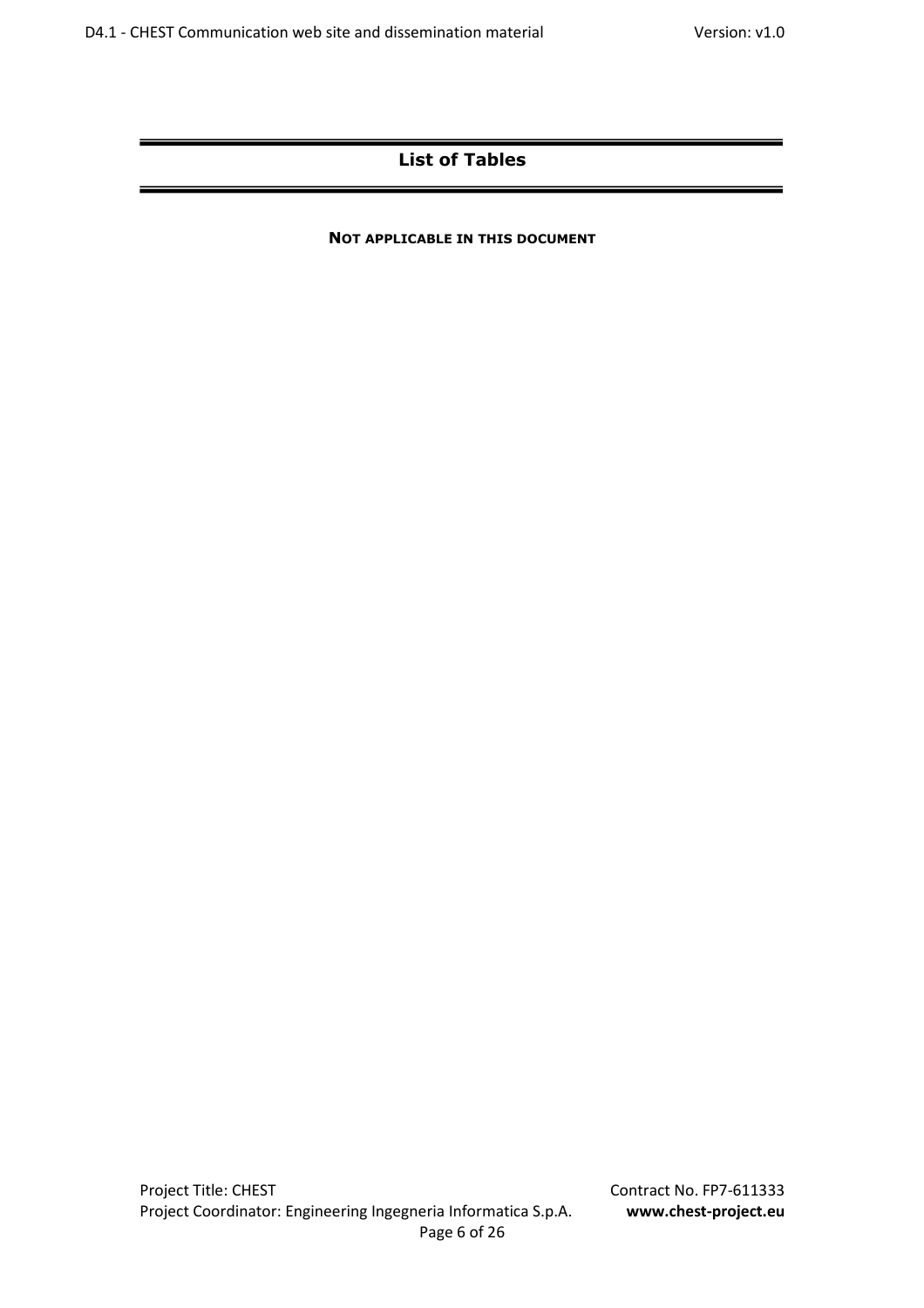## **List of Figures**

| Figure 1 – CHEST project home page (top)      | page 8  |
|-----------------------------------------------|---------|
| Figure 2 – CHEST project home page (middle)   | page 9  |
| Figure 3 – CHEST project home page (bottom)   | page 10 |
| Figure 4 - "About the Project" links          | page 10 |
| Figure $5 -$ "About the Project"              | page 11 |
| Figure 6 - "Objectives"                       | page 11 |
| Figure 7 - "Partners"                         | page 12 |
| Figure $8 -$ "News"                           | page 13 |
| Figure 9 – News Item                          | page 13 |
| Figure 10 – Access to Private Consortium Area | page 14 |
| Figure 11 - Calls for Proposals               | page 15 |
| Figure 12 – Competition Platform link         | page 16 |
| Figure 13 – Contact form                      | page 16 |
| Figure 14 – Search functionality              | page 17 |
| Figure 15 - Final CHEST logo and strap line   | page 20 |
| Figure 16 – Logo Options and Voting results   | page 21 |
| Figure 17 - CHEST Project Poster              | page 22 |
| Figure 18 – CHEST PowerPoint template         | page 22 |
| Figure 19 - CHEST PowerPoint brochure         | page 23 |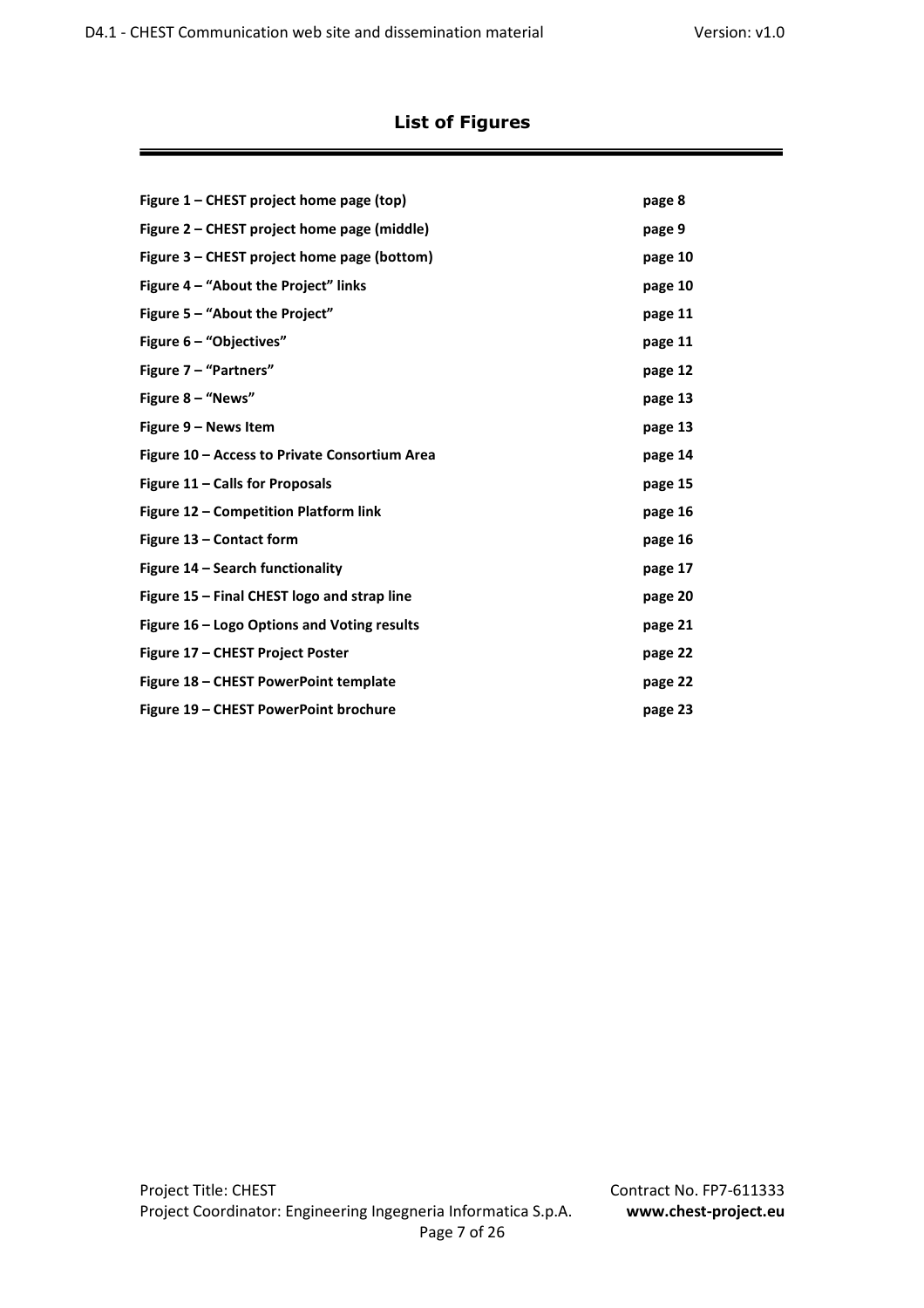#### **Executive summary**

The purpose of the CHEST project website and the other dissemination materials is to publicise the project and its objectives widely across Europe, and to encourage an active participation through the submission of ideas and proposals and to ensure that the different target groups can access information about the project and are made aware of the opportunity to submit their ideas.

To date a public website, competition platform, project logo, hard copy and digital brochures, a newsletter and a poster have been developed for the project. These will be updated when significant milestones are reached.

These communication methods are also important to raise the profile of the project, not only with European citizens, but also to build a community of entities with an interest in digital social innovations, crowd-funding and crowd-sourcing.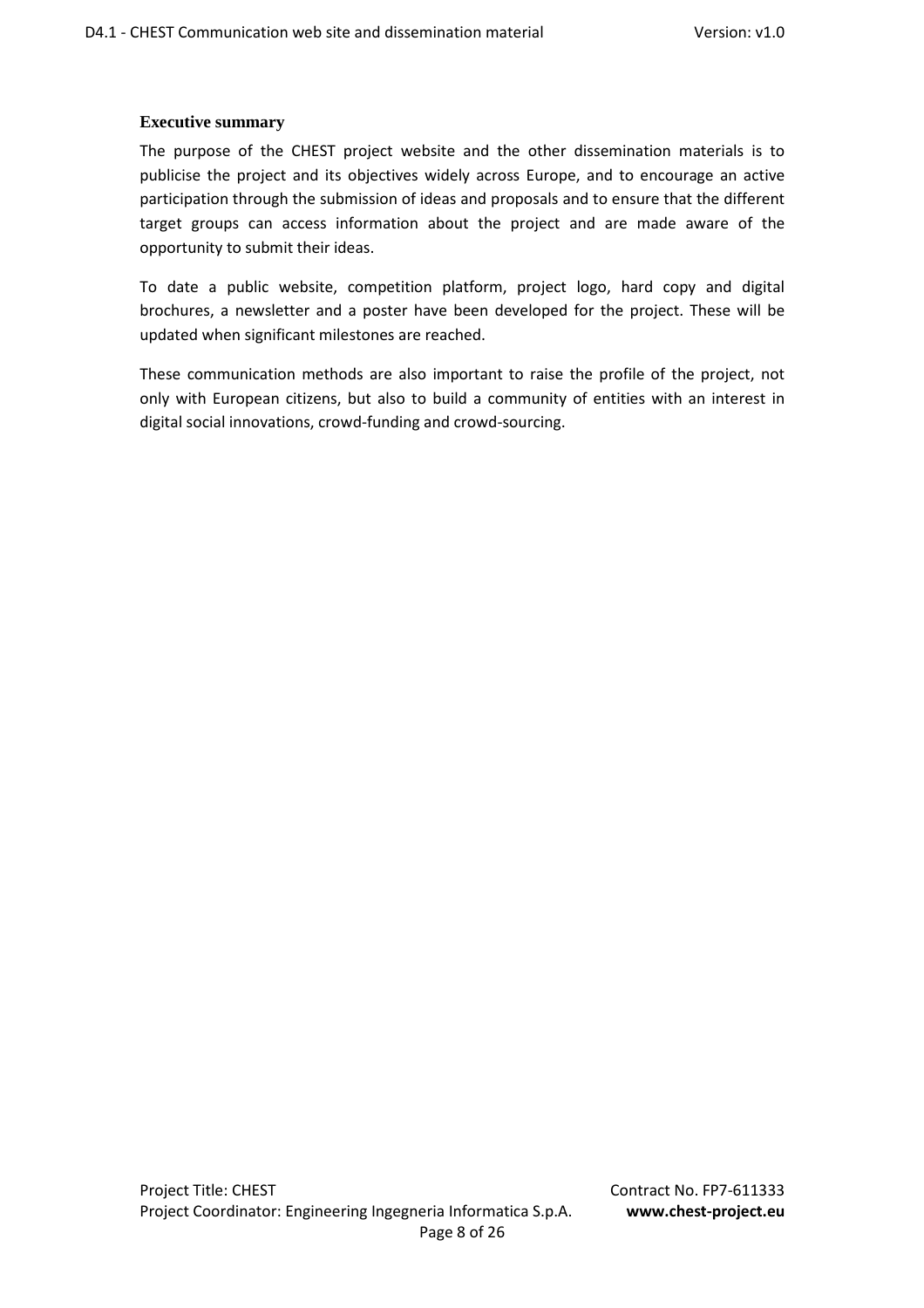## **1 Communication web site**

The CHEST project website is the online "face" of the project.

The domain http://www.chest-project.eu was acquired by PNO for the website.

The concept of the website was initially discussed by the partners are the project kick-off meeting in Rome in October 2013. PNO then commenced construction of the website based on the structure and contents agreed upon. The website remained "offline" for comment and input via emails and Skype meetings with the partners, to ensure there was a consensus of the look and feel of the website.

The website went "live" on November  $5<sup>th</sup>$  2013, so that it was ready for the EC's Horizon 2020 ICT launch event in Vilnius.

## **1.1 Page layout**

The home page of the CHEST project contains key project information, links to other sections of the site, the project management website and the competition platform, news articles and the names of the project partners and supporting partners. The most prominent information is the "call to action" for readers to submit project ideas and proposals, or to register their interest to be evaluators of the submitted ideas and plans.



 **Figure 1 – CHEST project home page (top)** 

Project Title: CHEST Contract No. FP7-611333 Project Coordinator: Engineering Ingegneria Informatica S.p.A. **www.chest-project.eu** Page 9 of 26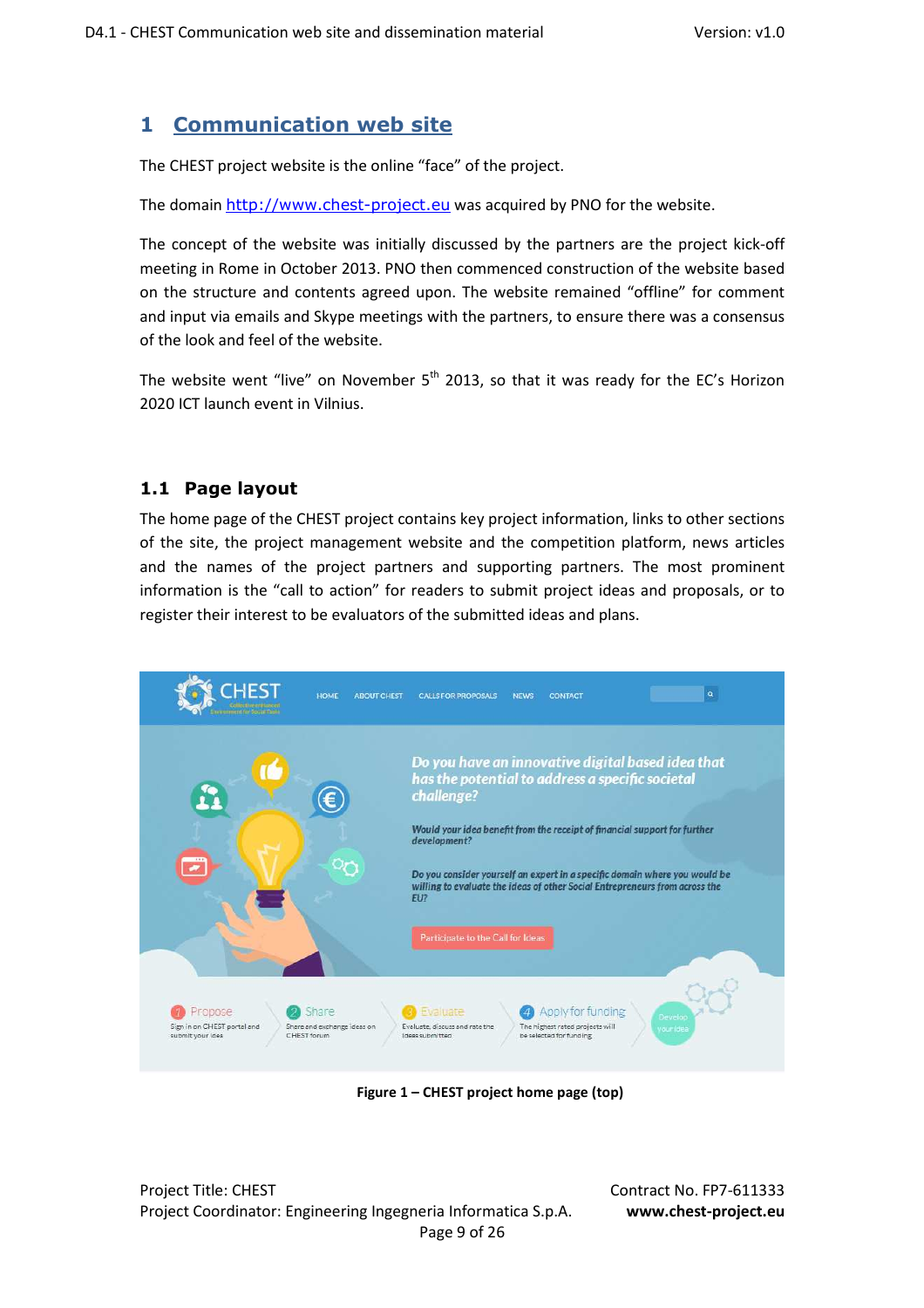Beneath this is a short profile of the project, with a link to the section detailing the project aims. Further down is the news section of the website, where call launches, project milestones and other interesting news items are added. This is to keep the website content fresh, and also improve its Search Engine Optimisation (SEO). Links are also provided to the CHEST consortium home pages.



**Figure 2 – CHEST project home page (middle)** 

The bottom of the page is dedicated to the logos of the main project partners and the supporting partners, reference to the EC Framework Programme 7 funding and the EC flag, and links to other website sections, the project management website, competition platform and an email contact link.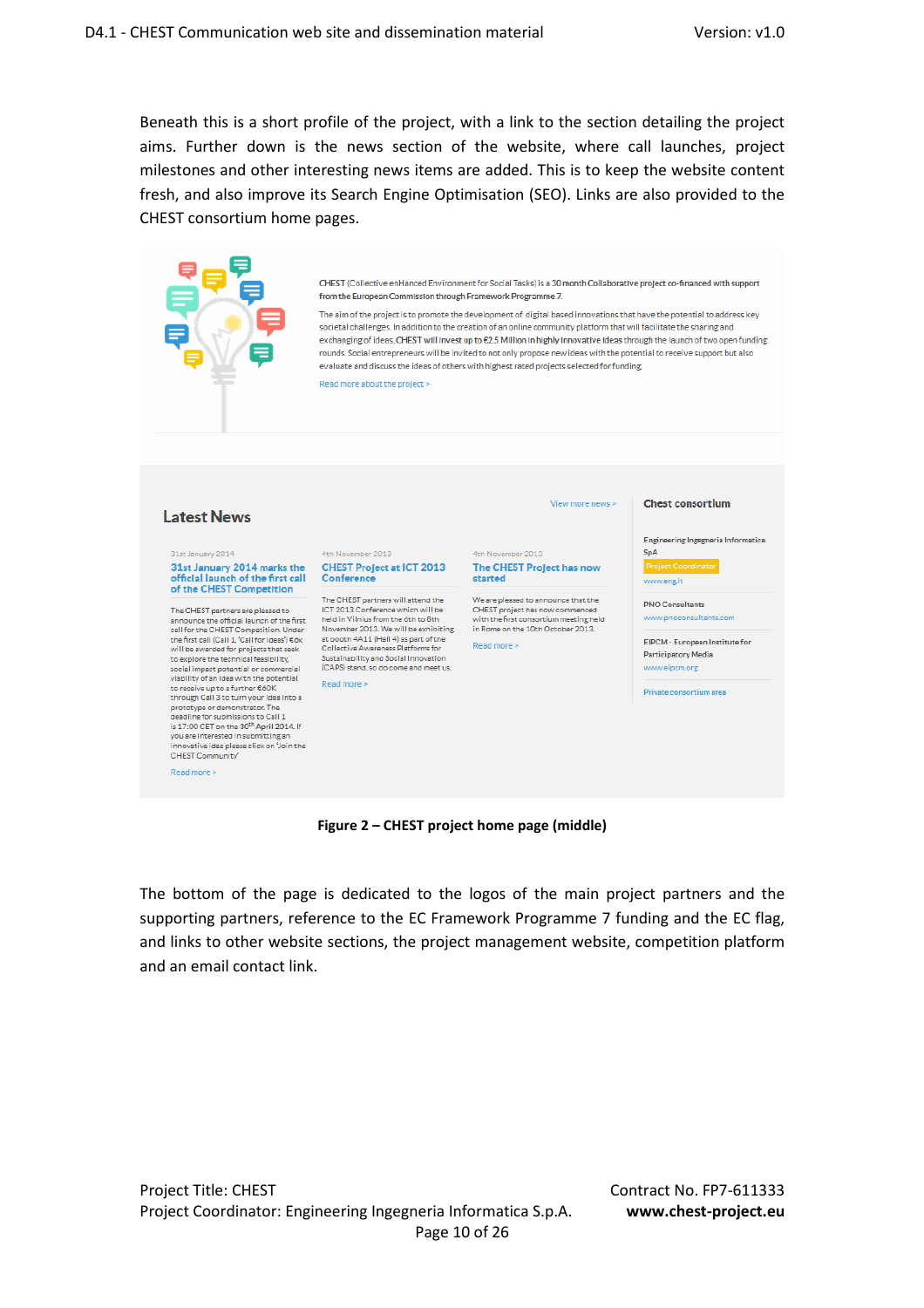| Home<br><b>About CHEST</b>                                        | ENGINEERING                                                 | trentorise      | 刪張                                    | $\mathsf{f}\text{-}\mathsf{c}\text{-}\mathsf{s}$                              | solidar                | POLIHUB             |
|-------------------------------------------------------------------|-------------------------------------------------------------|-----------------|---------------------------------------|-------------------------------------------------------------------------------|------------------------|---------------------|
| Calls for Proposals<br>News<br>Contact<br>Private consortium area | шш<br><b>PNO</b>                                            | <b>ORLESSED</b> | <b>CBS 200 Ellistration</b><br>----   | $\mathbf{r}^{\mathcal{A}}$ .<br>номенфования.<br><b>School of Convenience</b> | <b>CITY UNIVERSITY</b> | 麻<br>151 Foundation |
|                                                                   | <b>EIPCM</b><br>KUROPEAN MITOLITE PIN<br>Francisconum Mitor | <b>RANGER</b>   | FORUM<br><b>Farmer Yarra Sattleta</b> | Ω<br><b>SAPIENZA</b>                                                          | <b>ICVCO</b>           | lair watc           |
|                                                                   |                                                             | xim             | <b>Toronto McChinese</b>              |                                                                               |                        |                     |
|                                                                   |                                                             |                 |                                       |                                                                               |                        |                     |

**Figure 3 – CHEST project home page (bottom)** 

### **1.2 Web site sections**

The various sections of the website are described below. In each section of the website the page headers (project logo and menu bar) and footers (partner logos) remain, the new content being opened in the middle section of the page.

#### **1.2.1 The Project**

This section is accessed through links at the top bar of the homepage or the bottom left menu.



**Figure 4 – "About the Project" links** 

In this section the project mission, information about who can apply, what the CHEST community is about and a summary of the types of ideas that are invited is detailed.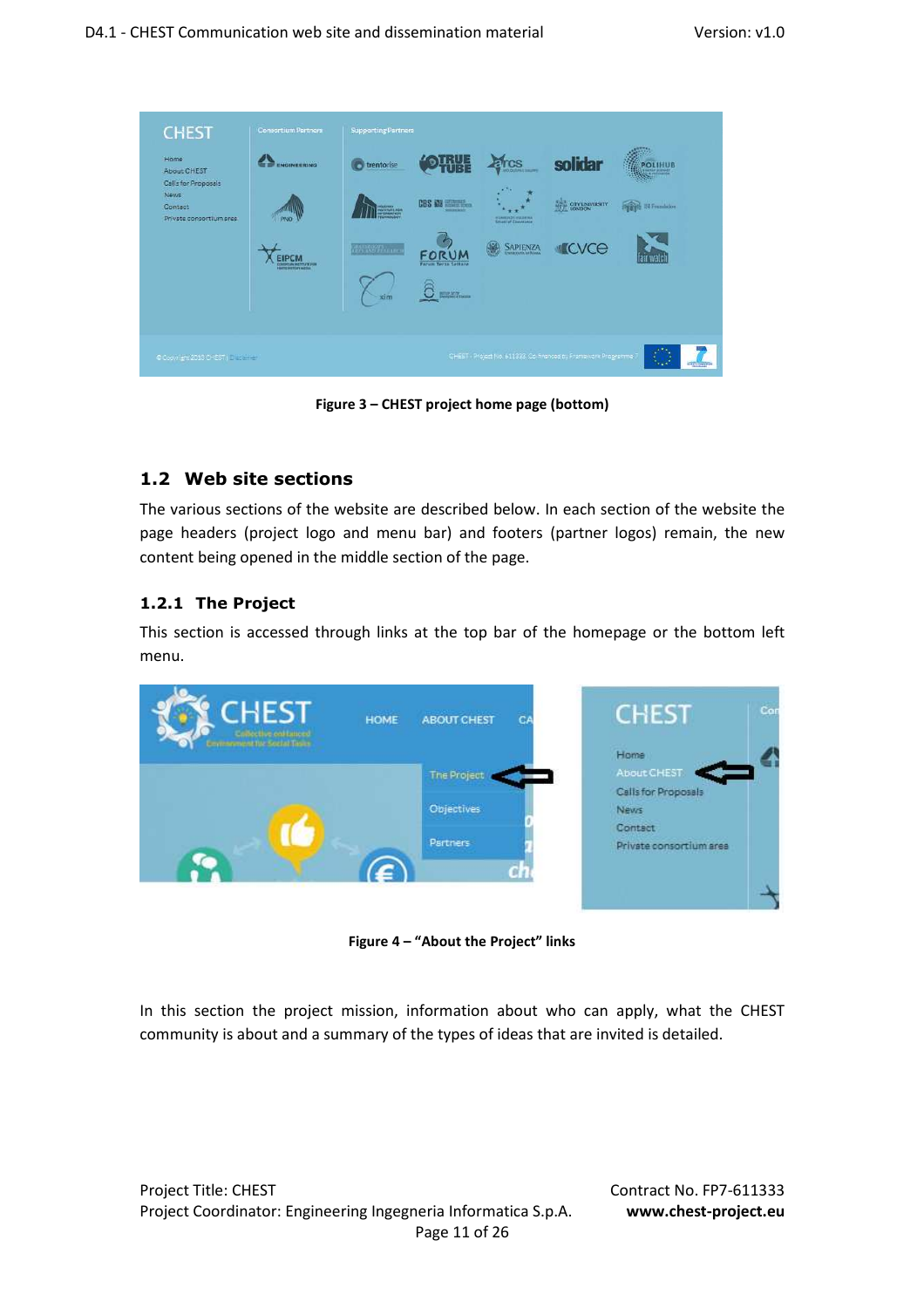## The Project

#### **The Project**

Calls for Proposals

Objectives

Partners

#### **Mission**

 $\rightarrow$ 

CHEST is a 30 month Collaborative project co-financed with support from the European Commission through FP7. The aim of the project is simple. To provide a forum that will enable entrepreneurs and innovators from across the EU to propose new solutions that have the potential to address key societal challenges, so called 'social innovation'. In addition to the creation of an online community platform that will facilitate the sharing and exchanging of ideas, CHEST will invest up to €2.5 Million in highly innovative ideas through the launch of three open funding rounds. Social entrepreneurs will be invited to not only propose new ideas with the potential to receive support but also evaluate and discuss the ideas of others with highest rated projects selected for funding.

#### Who can apply?

#### ... You as a Social Innovator

Individuals, companies, Public organisations, in fact anyone who could not only benefit from financial support for the realisation of their idea but who would like to have their ideas evaluated for their potential by other entrepreneurs from within the crowd community.

#### Who will participate in the CHEST community?

Any organisation who has an interest in addressing key societal challenges including higher education institutions, foundations, venture capital firms, business incubation and creativity networks, idea management companies, crowdsourcing software providers and many more.

#### What we are looking for?

Any IT based innovations that have the potential to address societal challenges. This could be a solution to key economic, social and environmental challenges or even ideas that have the potential to change the way we live and work together. Applications will be assessed by both the crowd and external independent evaluators for potential societal impact.

#### **Figure 5 – "About the Project"**

#### **1.2.2 Objectives**

Also accessed via the same menu link is a summary of the project objectives

#### Objectives

- · To facilitate the generation of community derived ideas that address societal challenges, supporting knowledge exchange, the development of best practice, discussion and collaborative activity.
- . To invite social entrepreneurs from across Europe to submit their ideas through two open funding calls for proposals, which will then be evaluated by both the crowd community and external independent evaluators, with the highest rated proposals each receiving support for continued development and realisation
- . To transform the novel ideas selected into viable added value social initiatives.
- · To communicate the results of the project across the EU and to engage with key communities, investors and incubators active with an interest in digital social innovation to ensure the sustainability of the programme with the potential to facilitate crowd funding to finance future projects and ideas.

**Figure 6 – "Objectives"** 

Project Title: CHEST Contract No. FP7-611333 Project Coordinator: Engineering Ingegneria Informatica S.p.A. **www.chest-project.eu** Page 12 of 26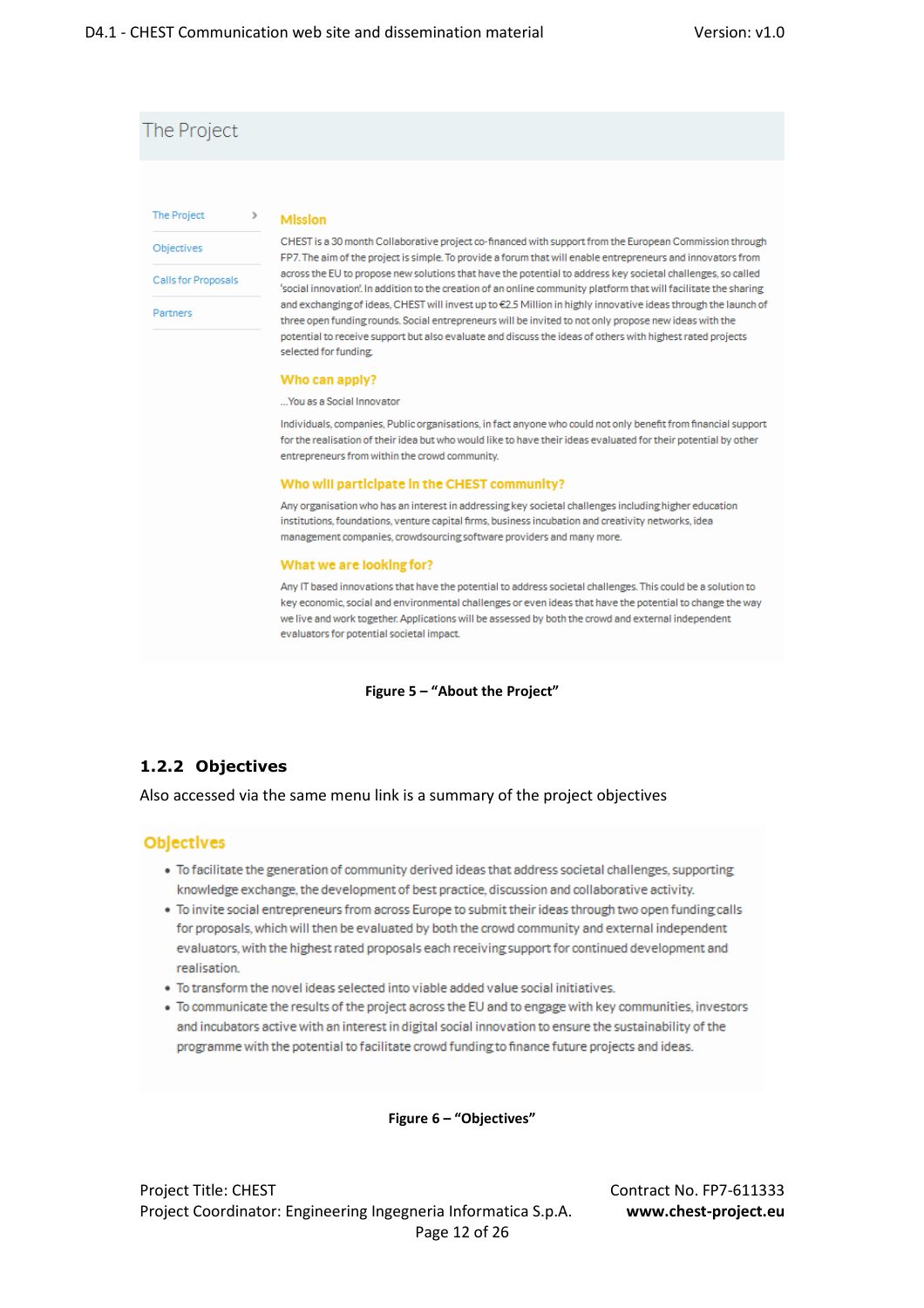#### **1.2.3 Partners**

A section of the website is dedicated to providing summary information of each of the main project partners (with links to their websites) and also a list of the supporting partners



The PNO Group, established in 1984, is specialized in Grants and Innovation Management, providing The Proto Consequence of the protocol in the specifical consequence of the specific state of the specific state in the specific or and funding for research, development and innovation. PNO is made up of a pool of around 25 advisory service, as well as financial and legal experts.

In addition to CHEST PNO is involved in a number of EU funded network projects to build<br>communities to further innovation in specific sectors, such as the bio-based product market<br>(BIOCHEM), transport (SMART), security (OS The company has the proven capability to link innovation suppliers and adopters from a unique<br>Europe-wide client network in multiple sectors, using advanced methodologies and proprietary<br>on-line networking. PNO has its own core one being Innovation Place® www.innovationplace.eu. As Europe's largest independent public funding savisory, PNO supports over 2000 clients throughout Europe, annually developing over 120<br>European consortia funding proposals, and fostering their successful implementation in many technology domains through management, technology intelligence, exploitation and dissemination services. The company is also versed in the establishment and management of funding programmes.

#### EIPCM

EIPCM - European Institute for Participatory Media

The European Institute for Participatory Media is a non-profit organization dedicated to the promotion, research and development of next-generation media ecosystems. Our mission is to help promotion), research and setting and society at large to take advantage of novel participation formulations and society at large to take advantage of novel participation formulations and society at large to take advantage associations and industry. Established in 2007, we are a network institute involving partners in different European countries with headquarters in Berlin and branch offices in Zurich and Rome

In projects and partnerships with companies, universities, city governments and end-use associations we develop and experiment with new forms of participatory media solutions based on real-world needs of companies, public institutions and European citizens.

- CTVC TrueTube
- · Solidar · ARCI Cultura e Sviluppo
- 
- The Campions Compy<br>- PoliHUB Incubator<br>- Helsinki Institute for Information Technology
- · City University . Humboldt-Viedrine School of Covernance
- Humboldt-Viadrina School of<br>• Copenhagen Business School<br>• ISI Foundation
- 
- · Grassroots Art and Research
- Forum Terzo Settore<br>• University of Rome "La Sapienza"
- $\bullet$  Enorm · Centre Virtual de Connaissance sur l'Europe
- FairWatch
- · XIM Limited
- . Institute for the Development of Education

**1.2.4 News** 

Also accessed through the header menu bar, or the footer links, is a section devoted to news articles. These articles can be important project notifications such as call launches, updates on project milestones, other news items about digital social innovation and crowd-funding, details of events that the CHEST partners are attending, or other interesting ICT related items.

**Figure 7 – "Partners"** 



Project Title: CHEST Contract No. FP7-611333 Project Coordinator: Engineering Ingegneria Informatica S.p.A. **www.chest-project.eu** Page 13 of 26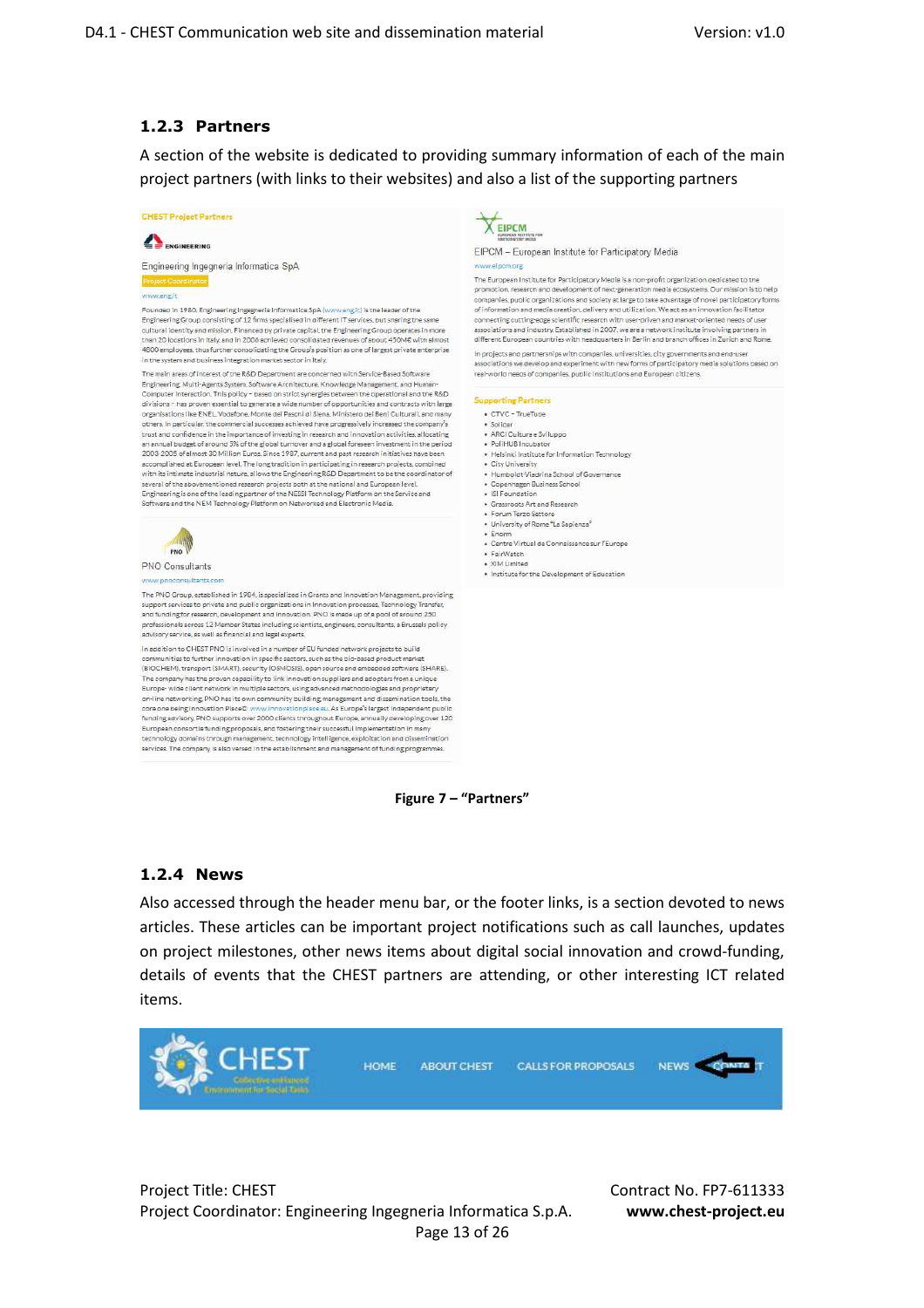

**Figure 8 – "News"** 

To the right of the page a summary of most recent news articles is provided, along with news archive links. Clicking on any of the news items opens them up in full:

Jan 31 2014

#### 31st January 2014 marks the official launch of the first call of the CHEST **Competition**

The CHEST partners are pleased to announce the official launch of the first call for the CHEST Competition. Under the first call (Call 1, 'Call for Ideas") €6k will be awarded for projects that seek to explore the technical feasibility, social impact potential or commercial viability of an idea with the potential to receive up to a further €60K through Call 3 to turn your idea into a prototype or demonstrator. The deadline for submissions to Call 1 is 17:00 CET on the 30th April 2014. If you are interested in submitting an innovative idea please click on 'Join the CHEST Community'

**Figure 9 – News Item** 

#### **1.2.5 Private Consortium Area**

The private consortium area, used for document storage, diary coordination and other project activities is accessed through the footer bar menu.

This links to the authentication portal requiring a registered users email address and password to access the encrypted site hosted by PNO.

Further information on the Private Consortium Area is detailed in the report "D1.2 Management web site".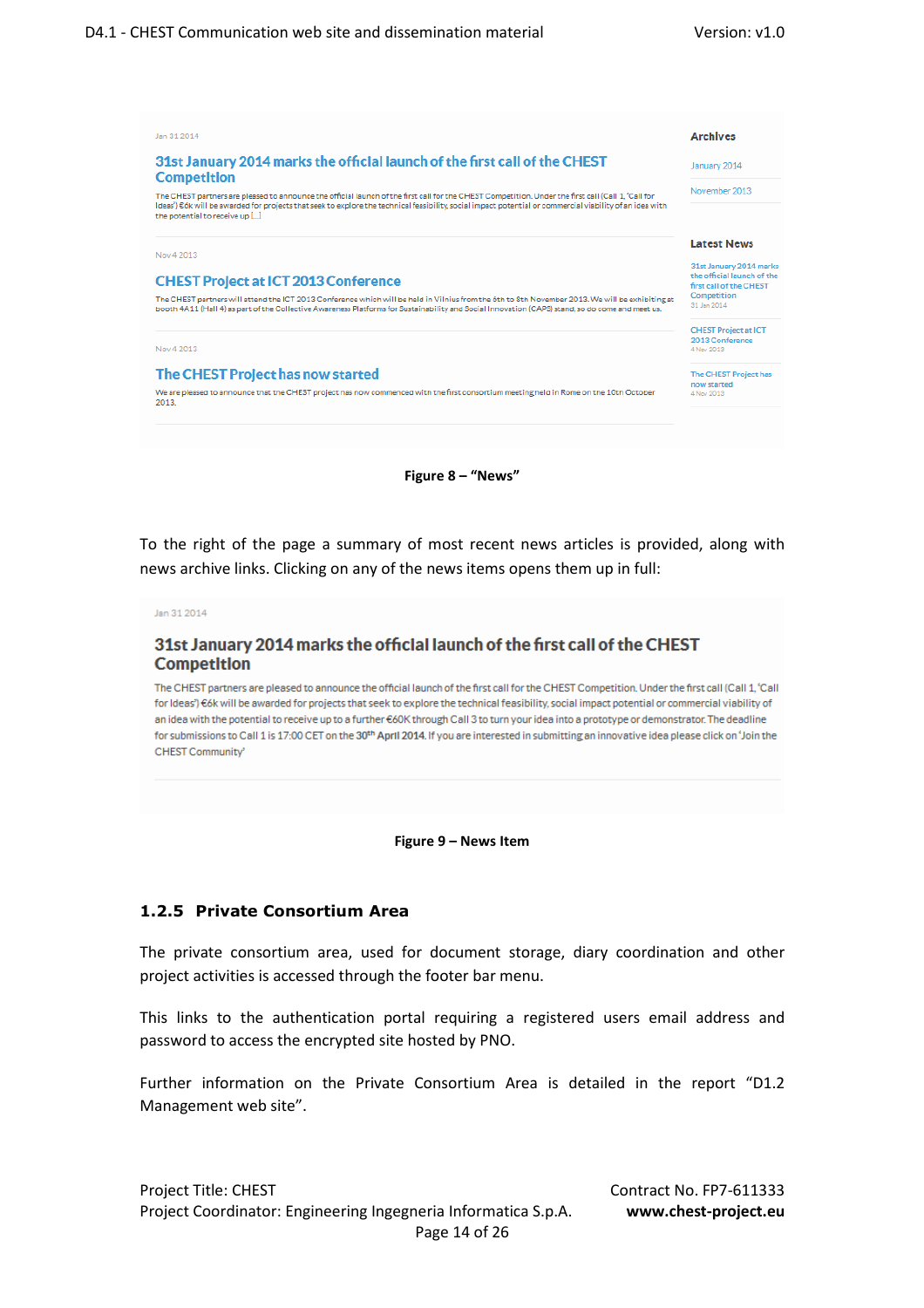| <b>CHEST</b>                       | Conso                                                             |            |  |
|------------------------------------|-------------------------------------------------------------------|------------|--|
| Home                               |                                                                   |            |  |
| About CHEST                        |                                                                   |            |  |
| Calls for Propossis<br><b>News</b> |                                                                   |            |  |
| Contact                            |                                                                   |            |  |
| Private consortium area            |                                                                   |            |  |
| Private area                       |                                                                   |            |  |
|                                    |                                                                   |            |  |
|                                    | This login is only for CHEST partners to access the private area. |            |  |
| Username*                          |                                                                   | Password * |  |
| abc.def@partner.com                |                                                                   |            |  |
|                                    |                                                                   |            |  |
|                                    |                                                                   |            |  |

**Figure 10 – Access to Private Consortium Area** 

### **1.2.6 Calls for Proposals**

The Calls for Proposals section of the website can be accessed through menu links if the header and footer menu bars, and also through the project overview section. An example link is demonstrated below.



A summary of each of the three calls is provided in this section, which will be updated as and when required, such as to notify that a particular call is closed, or to add call guidelines when a call is launched. These links will open up the full guidelines in *pdf* format, available for download/printing.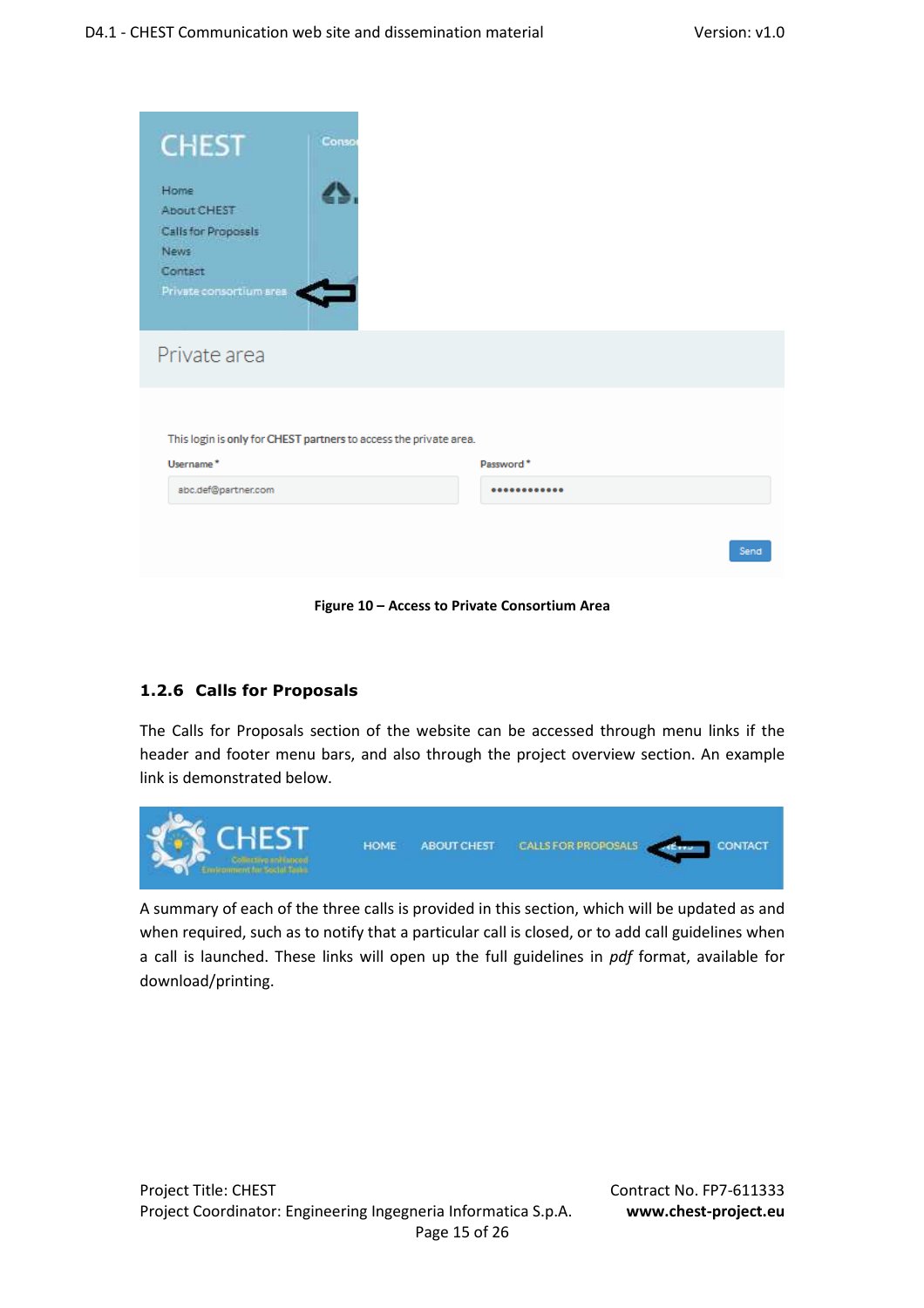## Calls for Proposals

The Project

Objectives

Calls for Proposals >

Partners

The €2.5m available will be allocated through three specific calls

#### Call 1 - Call for Ideas: Award of up to €6K to investigate an innovative idea

This call (to be launched from the 31st January 2014) will support projects that seek to explore the technical feasibility, social impact potential or commercial viability of an idea. Activities could include:

- · initial planning to take the project to prototype, including assessing costs, timescales and funding requirements
- · market research regarding the need and feasibility of the idea
- assessment of the innovation and competitive landscape

Applications will be submitted via the CHEST platform and assessed by the CHEST Community with a crowdsourcing approach.

Guidelines for applicants

#### Call 2 − Call for partners: Award of up to €150K to develop an innovative 'market ready' product, service or process.

This call (to be launched from 31<sup>st</sup> March 2014) will support projects that seek to advance a novel idea or basic research investigation to a stage that could be classified as 'market ready' (ready for deployment/roll out).

Activities could include:

· advanced prototype development and evaluation (resulting in a market ready deliverable) . the development of marketing/exploitation strategies

Applications will be submitted via the CHEST platform and will be assessed by independent expert assessors, according to the EC rules. This category of funding will seek to support social innovations which are considered strategically important both in the type of social challenge targeted and in potential impact.

#### Call 3 - Call for applications

The third call which opens on the 31<sup>st</sup> July 2014 will seek to support the best projects that were derived from Strand 1 (Call for ideas). The call will also invite submissions from new applicants with up to €60K available per project. Activities should aim to advance the innovative idea through to the development of a prototype/demonstrator of a technologically innovative product, service or process. Eligible activities include prototype development, trials and testing and the development of a business plan indicating routes for future exploitation.

**Figure 11 – Calls for Proposals**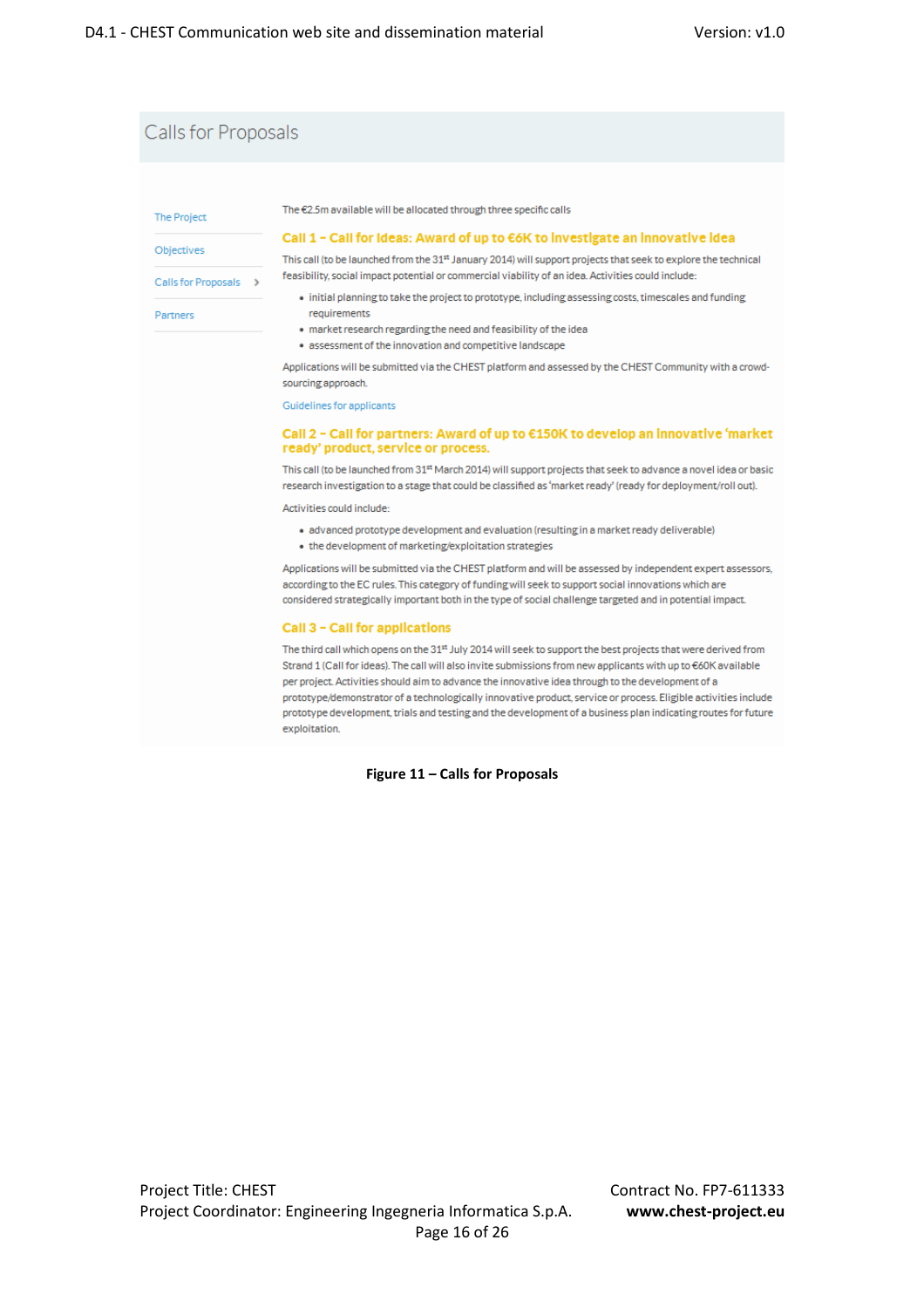### **1.2.7 Competition Platform**

Such is the importance of CHEST project website visitors actually visiting the Competition Platform, the icon to access this platform is highlighted in red in the top menu bar on every page of the website. This is shown in the figure below.

The workings and detail of the competition platform are reported in another deliverable document.



**Figure 12 – Competition Platform link** 

### **1.3 Additional features**

Other notable features of the website are an email contact link, included in both the header and footer menus. This opens a contact form, requesting name, email address, subject and message. On hitting the "send" icon this is sent to a project address (info@chestproject.eu) which can be accessed by each of the project partners using the CHEST webmail account (http://webmail.chest-project.eu/). This is checked at least every 2 days by PNO, and is also checked by the other partners. Responses are made with 48 hours.

| Contact                                                                                                          |            |
|------------------------------------------------------------------------------------------------------------------|------------|
|                                                                                                                  |            |
| <b>Contact us</b>                                                                                                |            |
| If you are interested to know more about the CHEST project, please leave a message using the contact form below. |            |
|                                                                                                                  |            |
| First Name*                                                                                                      | Last Name* |
|                                                                                                                  |            |
| Email*                                                                                                           | Subject*   |
|                                                                                                                  |            |
|                                                                                                                  |            |
| Message*                                                                                                         |            |
|                                                                                                                  |            |
|                                                                                                                  |            |
|                                                                                                                  |            |
|                                                                                                                  |            |
|                                                                                                                  |            |
|                                                                                                                  |            |
|                                                                                                                  | - : :      |
|                                                                                                                  |            |
|                                                                                                                  | Send       |

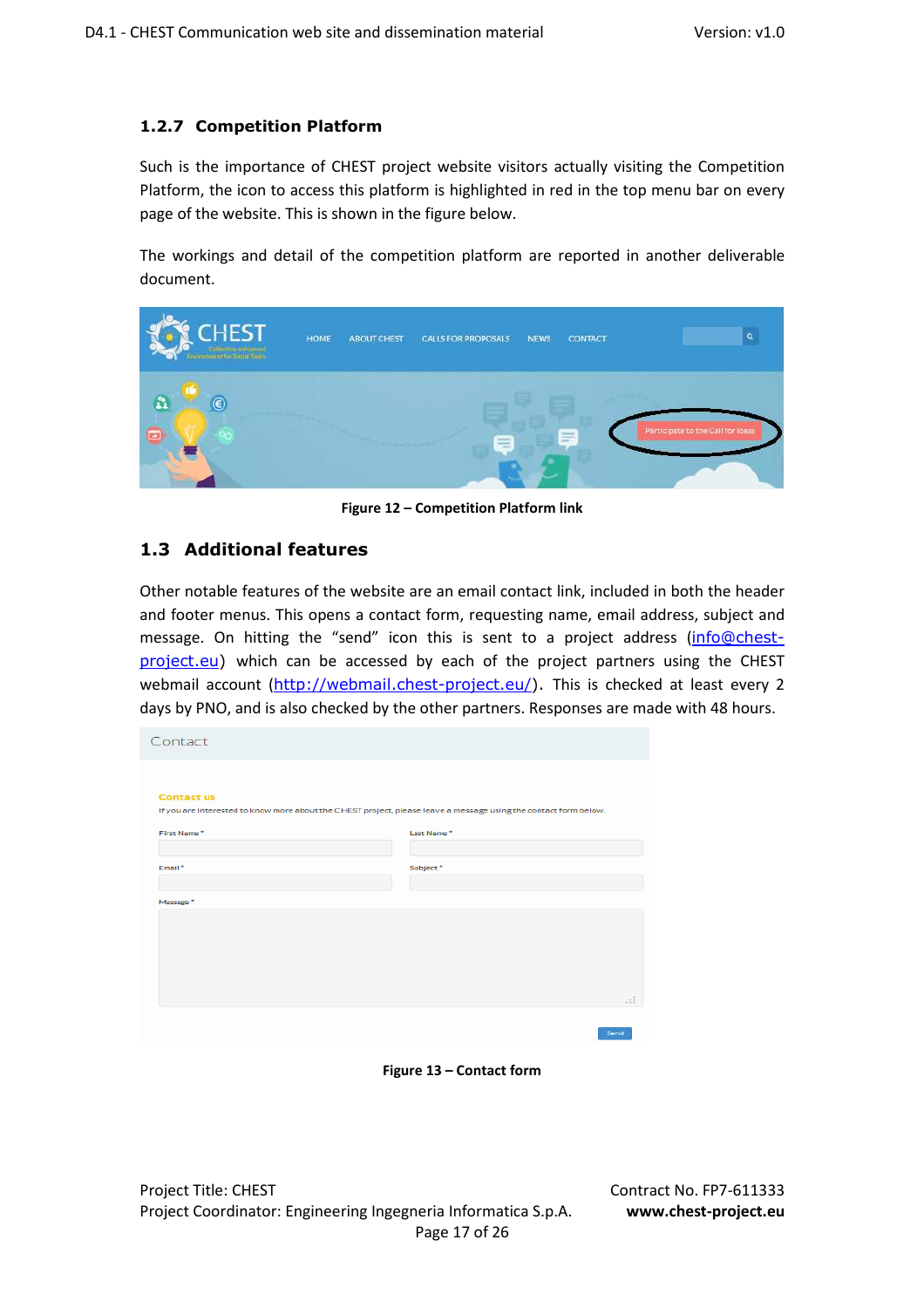The website also has search functionality. Entered a word or phrase in the search box at the right of the header menu bar brings up results from with the site in a list, which can be clicked on to open at the relevant item. For examples, entering "Idea" in the search bar brings up the following list:

#### **Figure 14 – Search functionality**

Search Results Jan 30 2014 **Ideas: Guide for applicants** 1. The CHEST Project - Summary CHEST (Collective enHanced Environment for Social Tasks) is a 30 month Research and Development project sup Seventh Framework Programme to promote the development of digital based innovations that have the potential to address key societal ohallenges. CHEST is based on the collaboration of three partners, Engineering Ingegneria Information SpA [...] Jan 31 2014 31st January 2014 marks the official launch of the first call of the CHEST **Competition** The CHEST partners are pleased to announce the official launch of the first call for the CHEST Competition. Under the first call (Call 1, "Call for Ideas") 66k will be ewarded for projects that seek to explore the technical feasibility, social impact potential or commercial viability of an idea with the potential to receive up [...] Oct 31 2013 **Join the CHEST Community** Join the CHEST Community! The first call which opens on the 31st January 2014 Why participate? Potential to receive up to 12 months finance to advance a digital social innovation concept Once completed, successful applicants will have the opportunity to apply for further finance through crowd funding within the CHEST<br>Community Opportunity to evaluate and [...] Oct 31 2013

#### Home

CHEST (Collective enHanced Environment for Social Tasks) is a 30 month Collaborative project co-financed with support from the European Commission through Framework Programme 7. The aim of the project is to promote the development of digital based innovations that have the potential to address key societal challenges. In addition to the orgation of an online [...]

Oct 31 2013

#### **The Project**

Mission CHEST is a 30 month Collaborative project co-financed with support from the European Commission through FP7. The aim of the project is simple. To provide a forum that will enable entrepreneurs and innovators from across the EU to propose new solutions that have the potential to address key societal challenges, so called 'social innovation'. [...]

Oct 31 2013

#### **Objectives**

Objectives To facilitate the generation of community derived ideas that address societal challenges, supporting knowledge exchange, the development of best practice. discussion and collaborative activity. To invite social entrepreneurs from earl so secure wave agencies and collaborative activity. To invite social entrepreneurs from across Europe to submit their ideas through two open f

Oct 31 2013

#### **Calls for Proposals**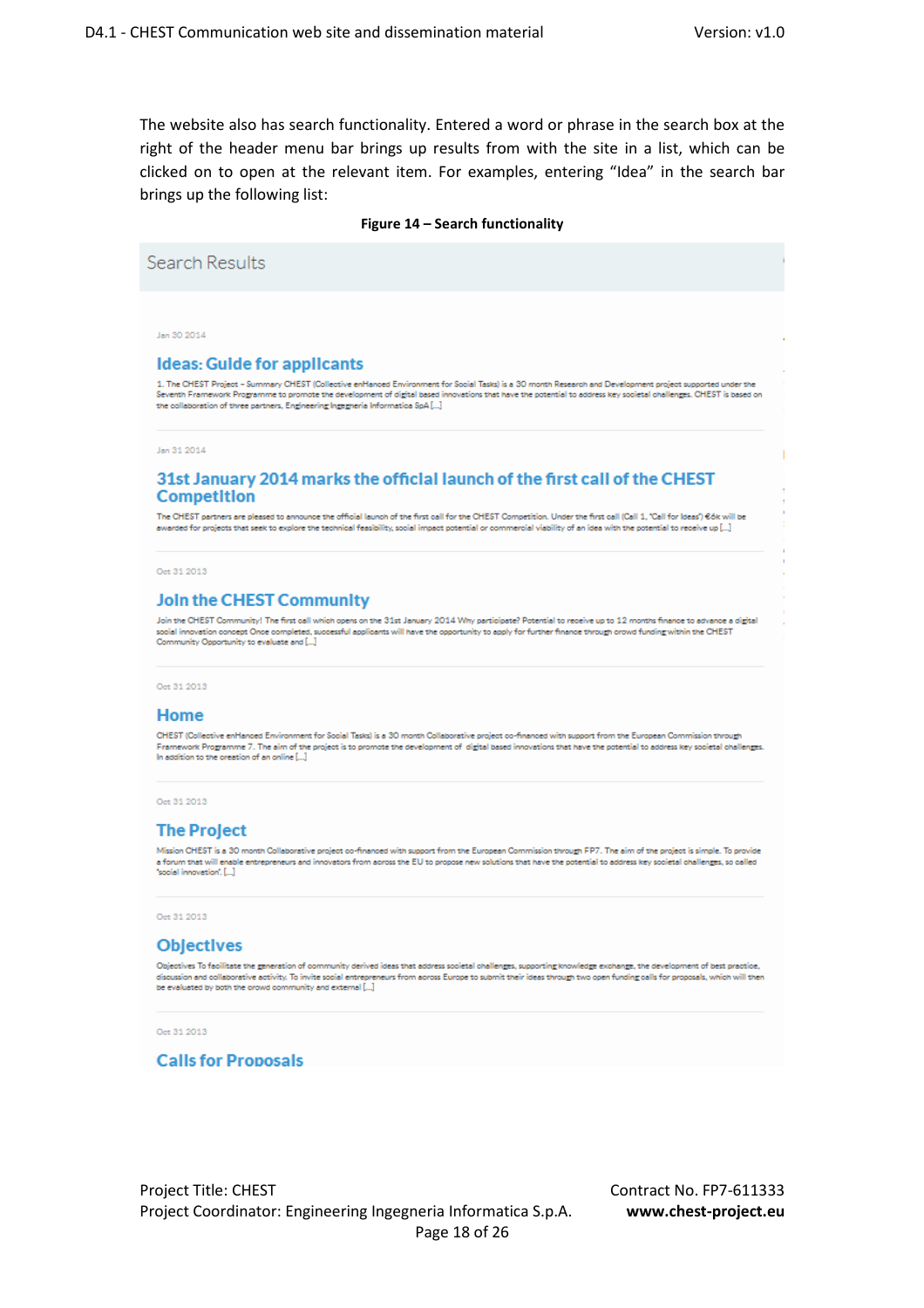## **1.4 Used technology**

The CHEST project website is based on the CMS Wordpress.

Search Engine Optimizations are performed automatically by a plug-in called Wordpress SEO which avoids the need for constant activity to ensure a high SEO ranking.

The website is hosted on servers in Rome, with cloud backup.

Google analytics are running of the website to provide visitor numbers data and other relevant statistical information.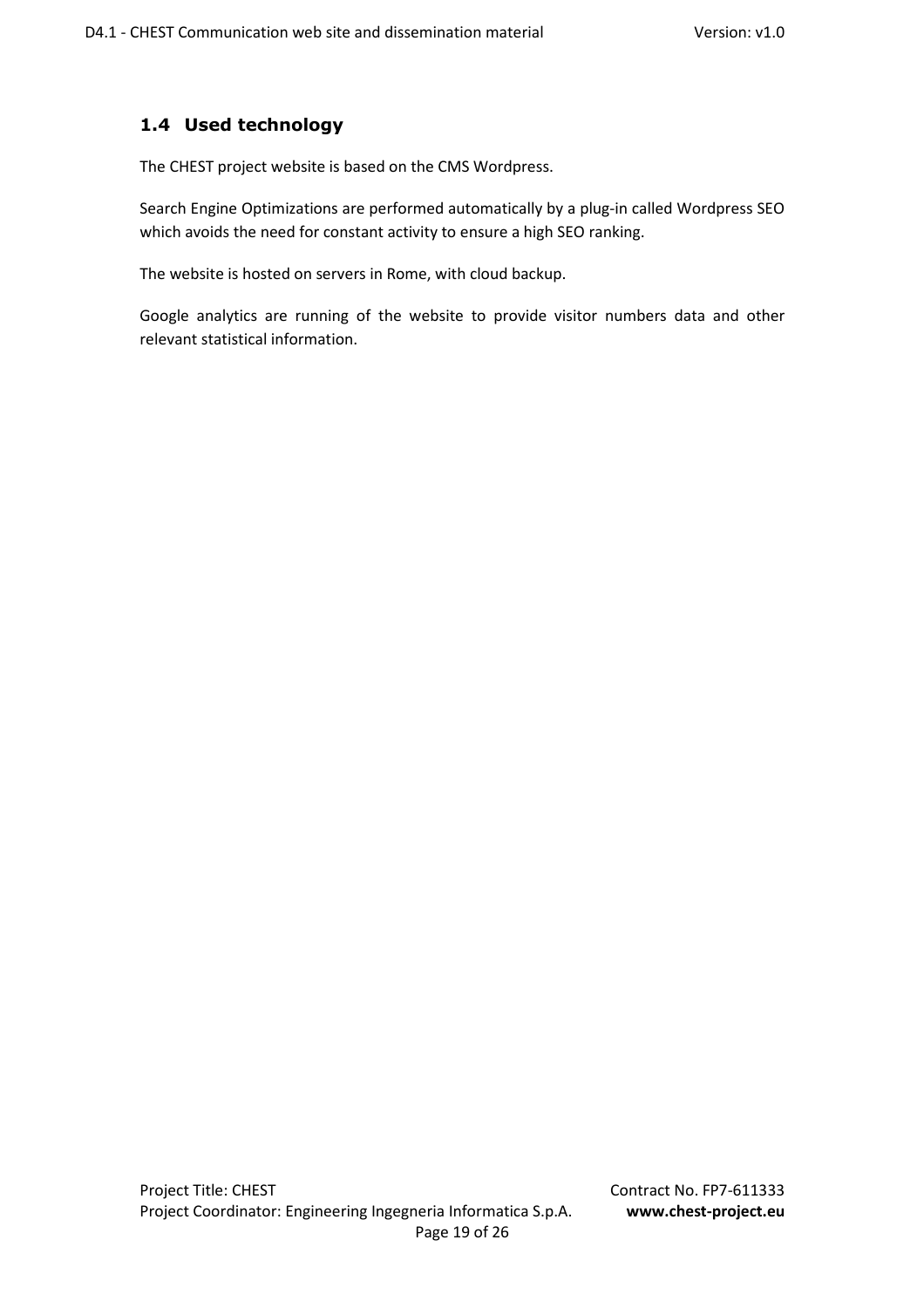# **2 Dissemination material**

As part of the project a logo and other dissemination material has been developed. Although PNO are leading this activity, input is requested from all partners before any material is made publically available.

Material developed so far are:

- **1.** Digital brochure/fact sheet in *pdf* format
- **2.** Hard copy brochure/fact sheet
- **3.** Project Poster
- **4.** Logo
- **5.** Newsletter
- **6.** PowerPoint presentation template

## **2.1 Logo**

PNO developed 5 potential logos for the project, which were proposed to the consortium. All were intended to convey the concept of inclusiveness, society, the "crowd" and innovation. These were developed from initial hand sketched images into graphical designs. The proposed logos are presented in the figure below.

As the logo is such an important aspect of the project, a voting mechanism was used to choose the most preferred option. The main contributors from each of the three project partners, and also the Project Officer, were required to vote for each in order of preference, with 1 being the favourite and 5 being the least favourite. The design with the lowest score was selected.



**Figure 15 – Final CHEST logo and strap line** 

Project Title: CHEST Contract No. FP7-611333 Project Coordinator: Engineering Ingegneria Informatica S.p.A. **www.chest-project.eu** Page 20 of 26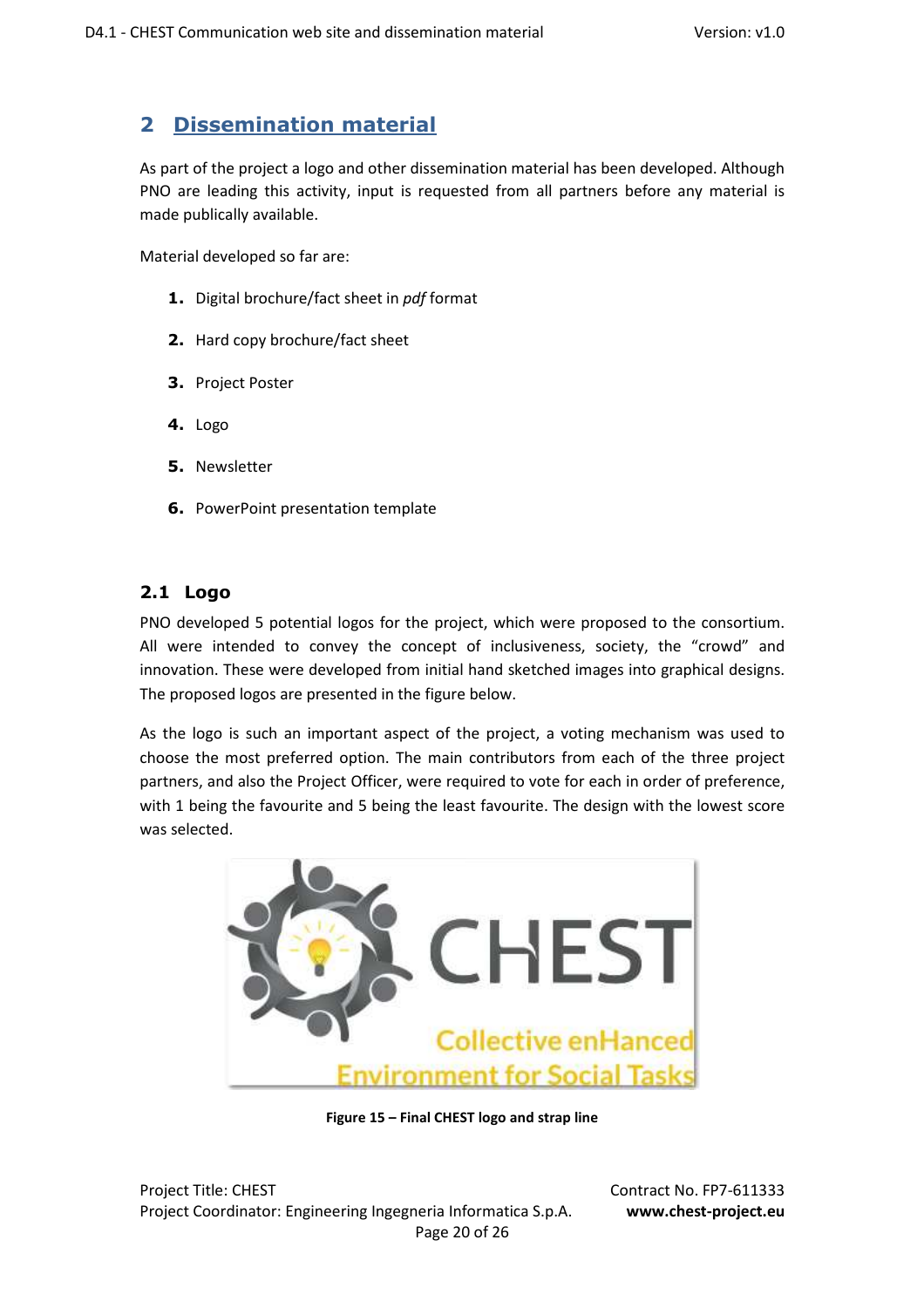| $No$ | Logo                 | Mathias<br><b>Becker</b> | $\frac{\text{Ivan}}{\text{Ficano}}$ | James<br>Craven  | Olaf<br>Swanzy | Carlo<br>Monti | Francesc<br>o Nucci     | Paolo<br>Salvatore       | Total<br>$\begin{array}{c} \text{(the less} \\ \text{the best)} \end{array}$ |
|------|----------------------|--------------------------|-------------------------------------|------------------|----------------|----------------|-------------------------|--------------------------|------------------------------------------------------------------------------|
| 1.   | <b>CHEST</b>         | $\overline{4}$           | 5                                   | 3                | 3              | 1              | 5                       | $\tilde{1}$              | 22                                                                           |
| 2.   | Chest                | $\overline{2}$           | $\overline{2}$                      | $\overline{4}$   | $\overline{4}$ | $\overline{2}$ | $\overline{\mathbf{3}}$ | $\overline{4}$           | 21                                                                           |
| 3.   | CHEST                | $\mathbf{1}$             | 3                                   | 5                | 5              | 5              | $\overline{\mathbf{2}}$ | $\overline{\mathcal{A}}$ | 25                                                                           |
| 4.   | 1117<br><b>CHEST</b> | 5                        | $\overline{4}$                      | $\boldsymbol{2}$ | $\mathbf{2}$   | $\mathbf{3}$   | $\overline{4}$          | $\overline{5}$           | 25                                                                           |
| 5.   | <b>CHEST</b>         | $\mathsf 3$              | $\overline{1}$                      | $\mathbf{1}$     | $\overline{1}$ | 4              | $\mathbf{1}$            | $\overline{\mathbf{3}}$  | 14                                                                           |

Please put in the numbers for you preferenced order of the logos in the column with your name  $\overline{A}$  =  $\overline{A}$ 

**Figure 16 – Logo Options and Voting results** 

## **2.2 Poster**

A first version of the poster was realised specially for the purpose of the ICT 2013 event in Vilnius, and the content and layout was agreed in accordance to the other CAPS project involved in the exhibition stand which was shared with the CHEST consortium.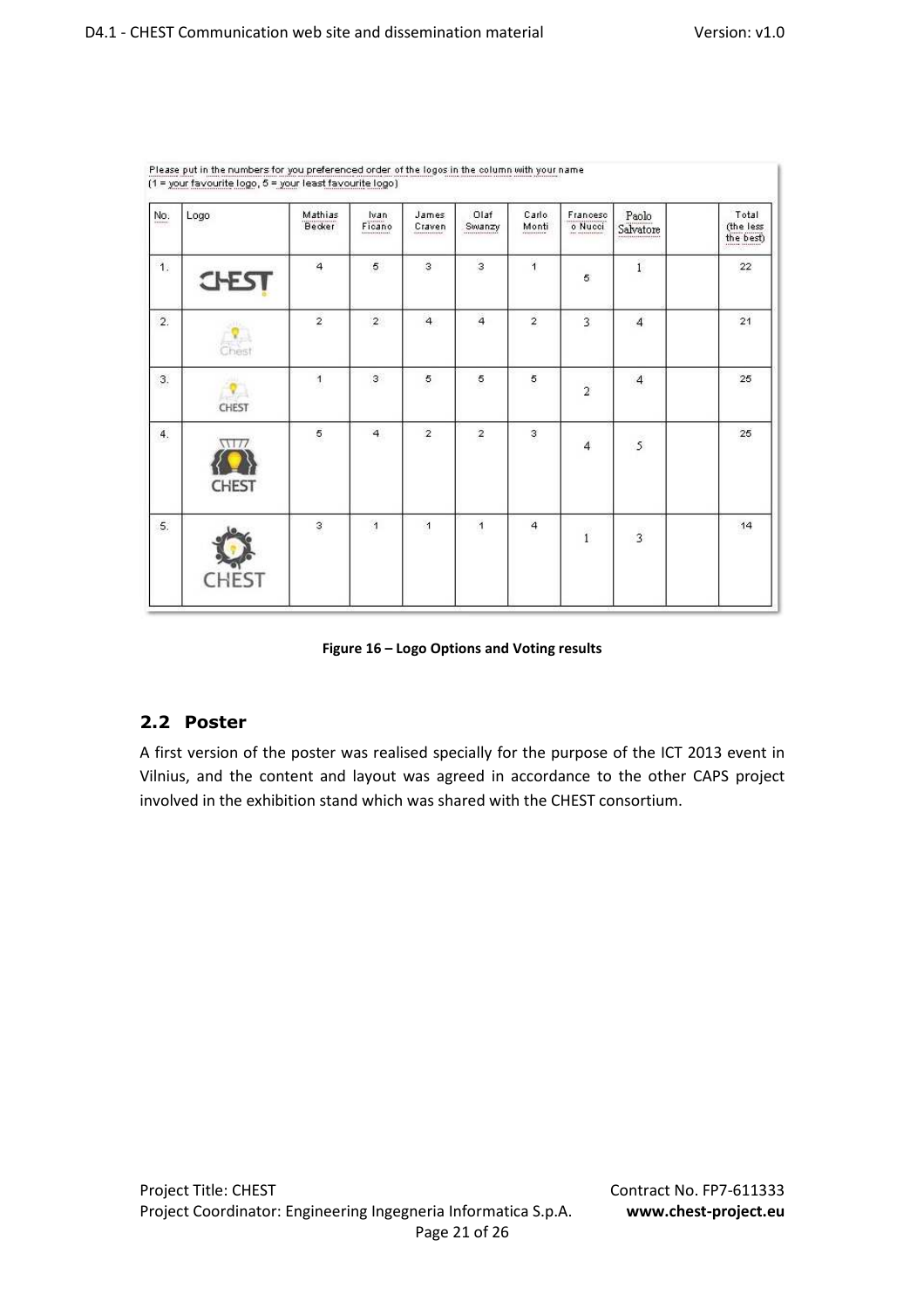

**Figure 17 – CHEST Project Poster** 

## **2.3 Powerpoint Presentation Template**

To ensure a consistent style and image of the CHEST project when each of the project partner present the project, a standarised PowerPoint template was designed:



 **Figure 18 – CHEST PowerPoint template** 

Project Title: CHEST Contract No. FP7-611333 Project Coordinator: Engineering Ingegneria Informatica S.p.A. **www.chest-project.eu** Page 22 of 26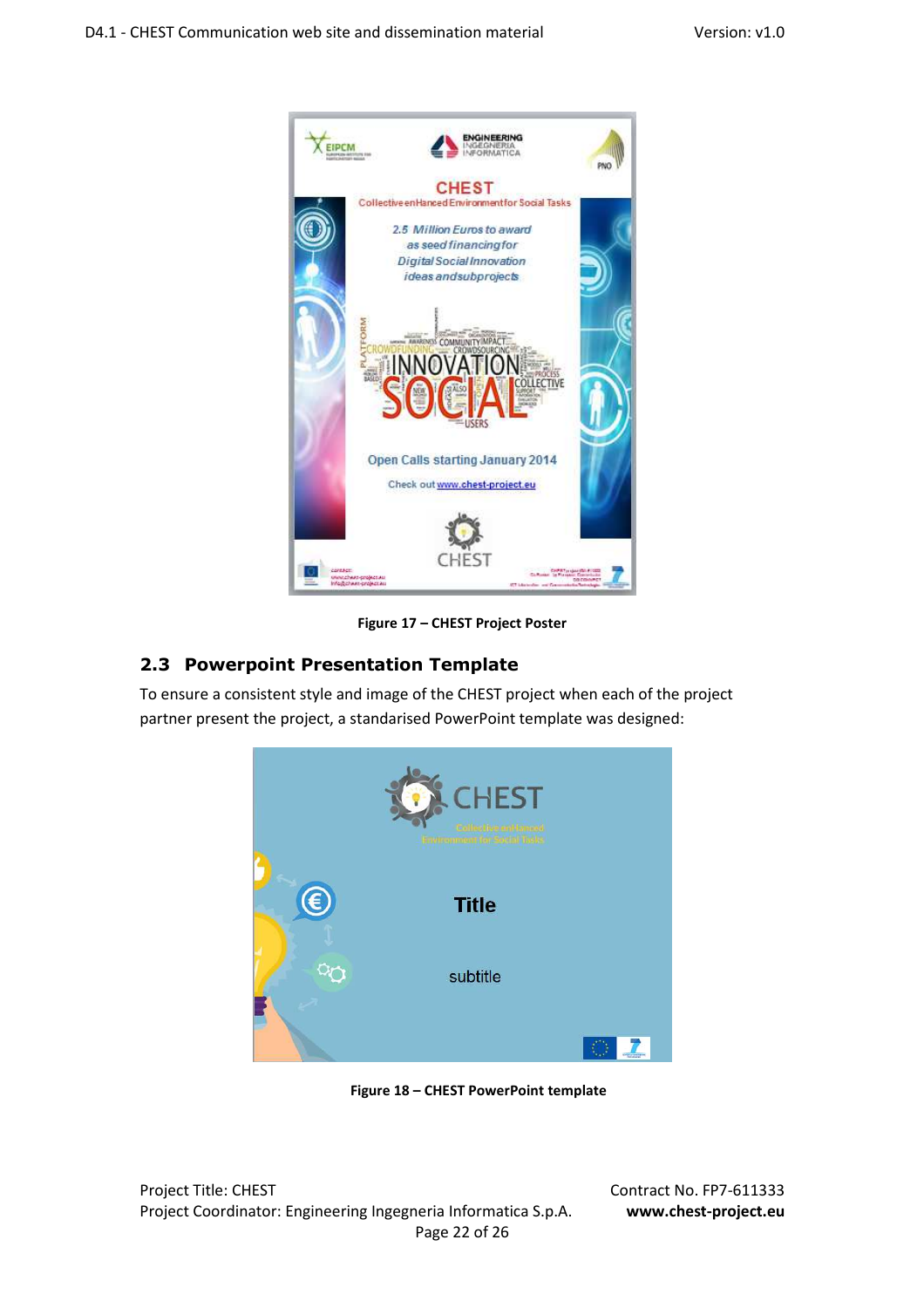## **2.4 Brochure**

The CHEST brochure was designed and printed at the start of the project, to ensure it was available for the Horizon 2020 ICT launch in Vilnius. This contains all relevant project information over 4 pages, or on one centre folded flyer. Information detailed is similar to the project website. The digital brochure will be updated as necessary during the project. Changes made to date have included the amended call 2 launch date.



# Then join the CHEST Community by registering at www.chest-project.eu

Project Title: CHEST Contract No. FP7-611333 Project Coordinator: Engineering Ingegneria Informatica S.p.A. **www.chest-project.eu** Page 23 of 26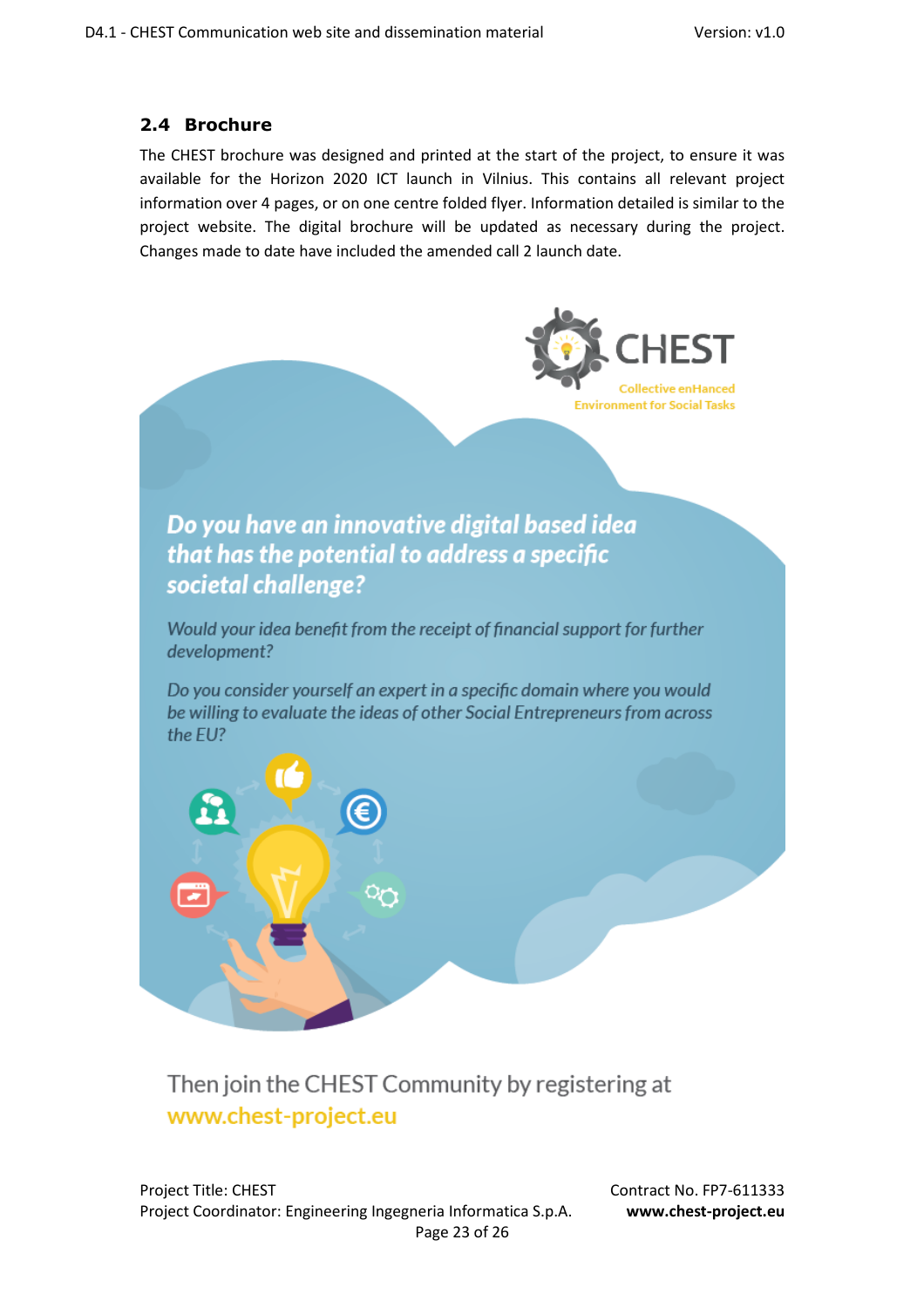# **Mission**

CHEST (Collective enHanced Environment for Social Tasks) is a 30 month EU R&D project to promote the development of digital based innovations that have the potential to address key societal challenges. In addition to the online community platform that will facilitate the sharing and exchanging of ideas, CHEST will also invest up to £2.5 Million in seed finance for highly innovative ideas through the launch of two open funding rounds. Social entrepreneurs will be invited to propose new ideas for evaluation and if successful will receive financial support. The CHEST community will also evaluate and discuss the ideas of others.

# **Objectives**

- . To facilitate the generation of community derived ideas that address societal challenges, supporting knowledge exchange, the development of best practices, discussion and collaborative research and innovation activity.
- · To invite social entrepreneurs from across Europe to submit their best ideas through two open funding calls for proposals, which will then be evaluated by both the crowd community and by external independent evaluators. The highest rated proposals will receive support for continued development and realisation.
- . To transform the novel ideas selected into viable added value social initiatives
- . To communicate the results of the project across the EU and to engage with key communities, investors and incubators with an active interest in digital social innovation.
- · To ensure the sustainability of the programme with the potential to facilitate crowd funding to finance future projects and ideas.



#### Who can apply?...... You as a Social innovator

Individuals, companies, Public organisations, in fact anyone who could not only benefit from financial support for the realisation of their idea but who would like to have their ideas evaluated for their potential value by other entrepreneurs from within the crowd community.

Who will participate in the CHEST community? Any organisation who has an interest in addressing key societal challenges including higher education institutions, foundations, venture capital firms, business incubation and creativity networks, idea management companies, crowdsourcing software providers and many more.

What we are looking for? Any IT based innovations that have the potential to address societal challenges. This could be a solution to key economic, social and environmental challenges or even ideas that have the potential to change the way communities share data to improve their everyday life. Applications will be assessed by both the crowd and external independent evaluators for potential societal impact.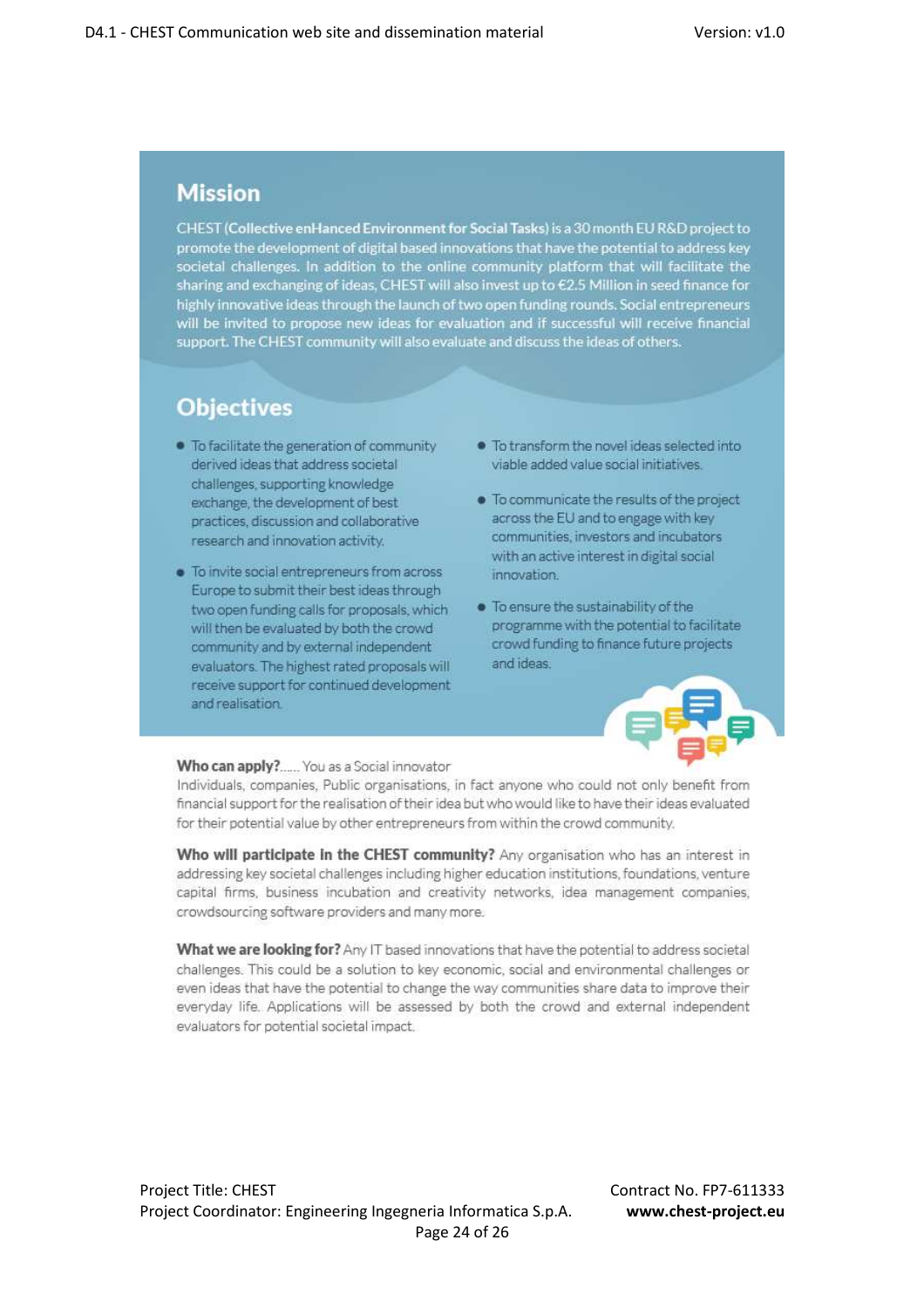## Call 1 - Call for Ideas (opens January 31<sup>st</sup> 2014)

#### Award of up to €6K to investigate an innovative idea.

Activities could include:

- · initial planning to take the project to prototype, including assessing costs, timescales and funding requirements
- . market research regarding the need and feasibility of the idea
- · assessment of the innovation and competitive landscape

Applications will be submitted via the CHEST platform and assessed by the Community with a crowd-sourcing approach.

## Call 2 - Call for Partners (opens March 31st 2014)

Award of up to €150K to develop a technologically innovative 'market ready' product, service or process.

Activities could include:

- · advanced prototype development and evaluation (resulting in a market ready deliverable)
- · market testing
- · marketing strategies

Applications will be submitted via the CHEST platform and will be assessed by independent expert assessors, according to the EC rules. This category of funding will seek to support social innovations which are considered strategically important both in the type of social challenge targeted and in potential impact.

# Call 3 - Call for Application (opens July 31st 2014)

The third call will seek to support the best projects that were derived from Strand 1 (Call for Ideas). The call will also invite submissions from new applicants with up to €60K available per project. Activities should aim to advance the innovative idea through to the development of a prototype/demonstrator of a technologically innovative product, service or process. Successful applicants will also be requested to complete a short business plan indicating routes for future exploitation.

Applications for Call 3 will be submitted via the CHEST platform and will be evaluated by independent external experts, according to the EC rules and guidelines.